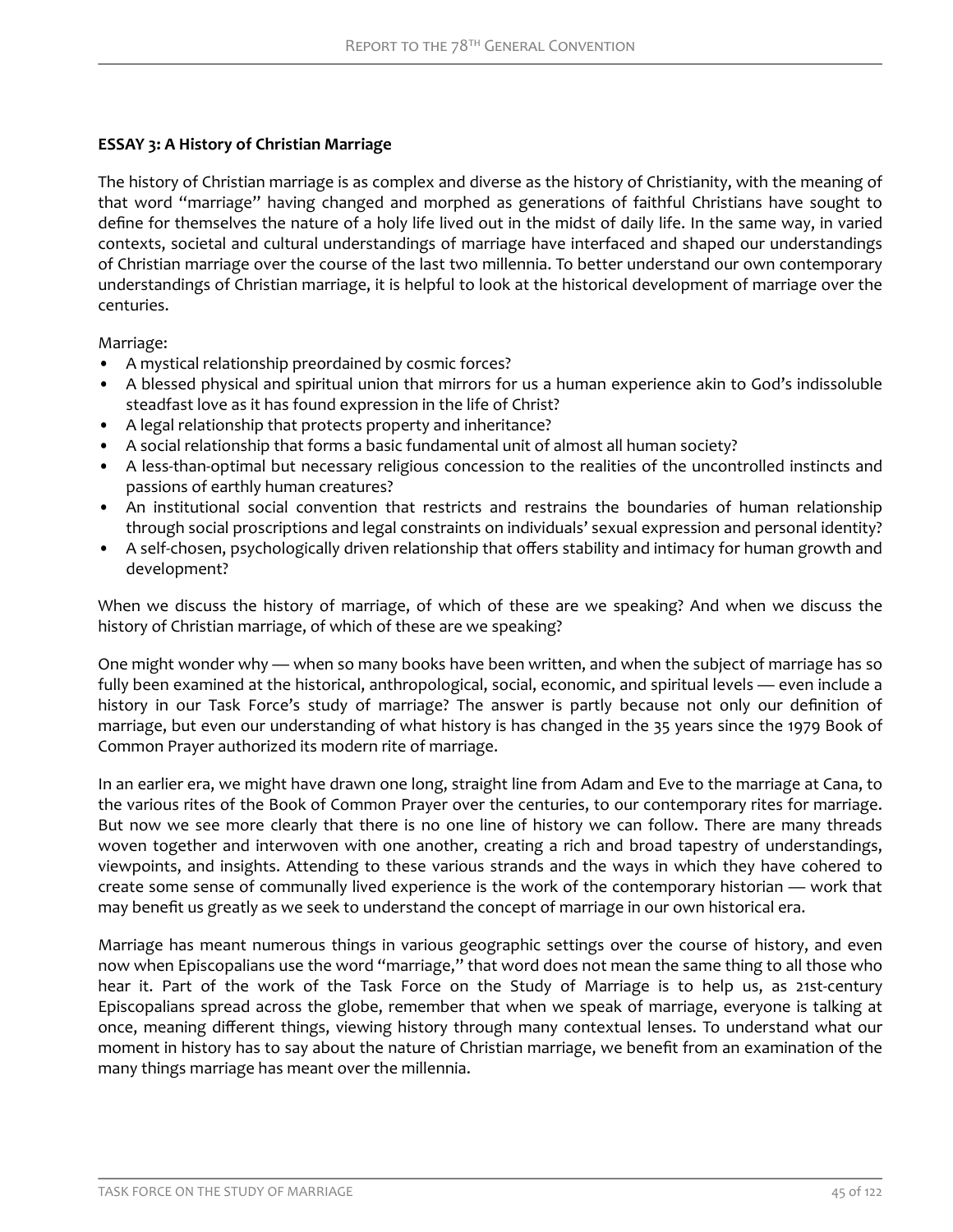This paper will explore the numerous ways in which the term "marriage" has been understood throughout the history of the Church. Perhaps it will also invite reflection on how our historical expressions of Christian marriage can enlighten our current discussions. It may even lead us beyond the boundaries of the ways in which marriage has been viewed in the past into new insights and new language, helping us develop the capacity to speak more articulately to contemporary Episcopal experiences and viewpoints.

### **1. Jewish and Roman Marriage**

Because early Christianity germinated and was formed out of its Roman, Jewish, and Hellenistic cultural context, it is helpful to step back and examine some of the roots of our Christian understandings of marriage in Judaism and in Roman Hellenistic culture. We begin our historical study of the topic with a discussion of our earliest recorded ritual text regarding marriage. Scripture and Jewish history are richly full of individuals who lived in family networks, households where they were bound together in sometimes-lifelong relationships — individuals such as Adam and Eve; Abraham and Sarah and Hagar; Jacob, Rachel, Leah, Zilpah, and Bilhah, whose lives and whose stories provide the pillars for all of Jewish history that follows.

However, it is not until deep in the intertestamental period that we see an extant example of a Jewish blessing prayer used as a part of the process of marriage. In the book of Tobit there are several blessing prayers — one put in the mouth of Sarah's father, Raguel, which seems to be a blessing at the time of the betrothal of Tobias and Sarah. A second blessing prayer is offered by Tobias and stands as a witness before God given in the wedding chamber and asking God's blessings and mercy on their life together.

> Blessed are you, O God of our ancestors, and blessed is your name in all generations for ever. Let the heavens and the whole creation bless you for ever. You made Adam, and for him you made his wife Eve as a helper and support. From the two of them the human race has sprung. You said, "It is not good that the man should be alone; let us make a helper for him like himself." I now am taking this kinswoman of mine, not because of lust, but with sincerity. Grant that she and I may find mercy and that we may grow old together. (NRSV Tobit: 8: 5b-7)

A third and final blessing is said by Raguel the morning after the couple's marriage, and it is in this blessing that we see a blessing on parents, children, and future generations. In this third prayer, marriage is clearly linked to procreation, continuity of family lines, and a hallowing of the future of a people.

What do we learn from Tobit? We see here that marriage was a process, a process that took some time, had several stages, and involved multiple parties, not just the couple. We see that Sarah is never asked to consent, but that her father and her new husband are the actors. Nevertheless, we see that Tobias calls Sarah his beloved — that true marriage is not about objectification of another human being (lust), but about something else, a partnership that enriches the present and protects the future of a people. Raguel asks blessings upon both Tobias and Sarah through their union. Both are meant to be blessed by marriage. We see that in this model of marriage, Sarah is the helper to Tobias — not an equal, but a lifelong helper and companion, not a possession. We also see that in this world there is a clear link between marriage and procreation, the present and the future.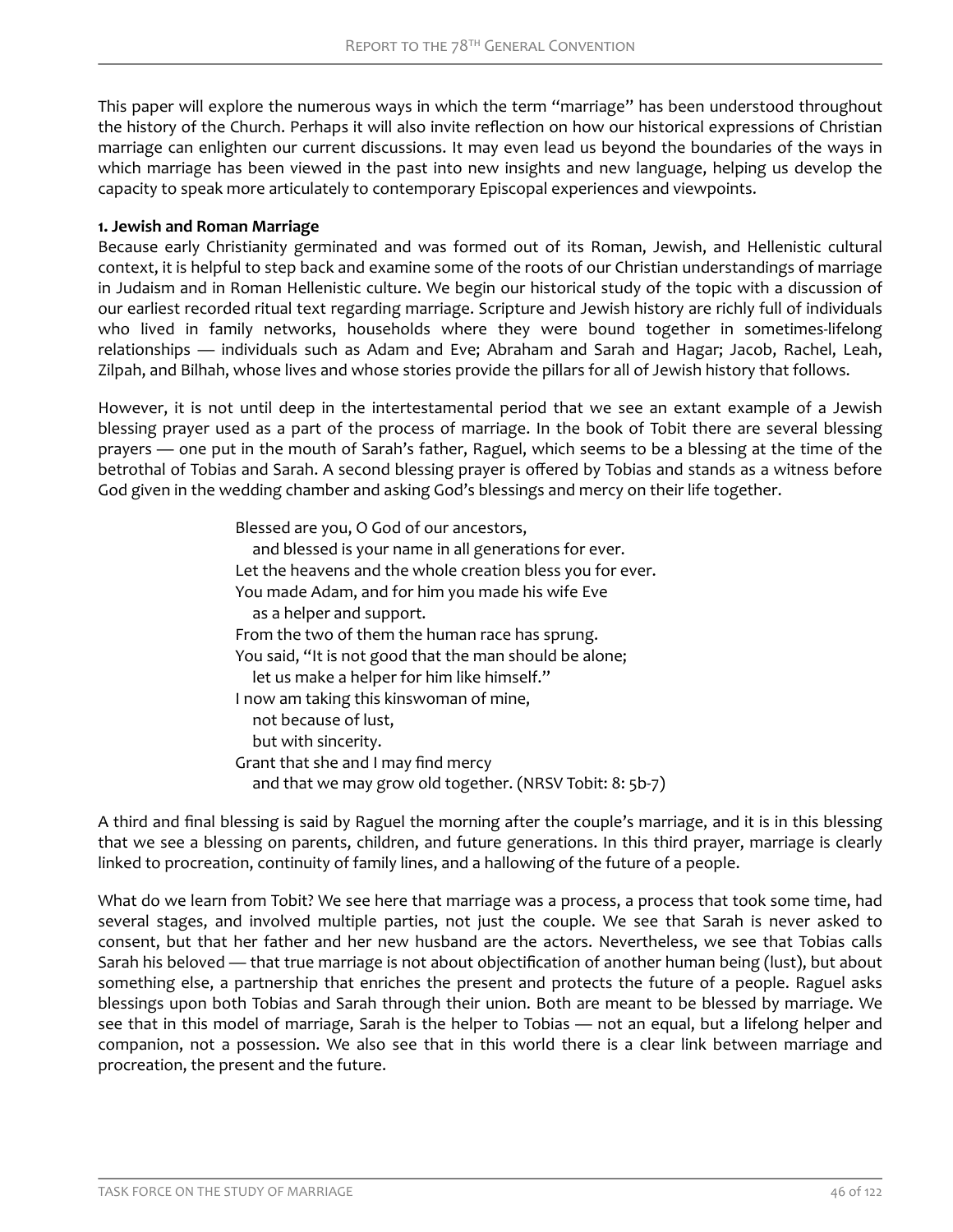Third-century Talmudic texts also shed light on what Jewish marriage might have meant in the era in which Christian marriage was beginning to be defined. Jewish marriage, by this time, involved a two-step process of betrothal, where money was exchanged, contracts were agreed to, or, in some less-ideal (but perhaps quite common) circumstances, cohabitation began. Blessings were given at the time of betrothal, and further blessings were offered later (often a year later) at the time of marriage. The second stage of marriage involved fasting, confession, crowns, a veil for the bride (if a virgin), the formal signing of a contract, music, dancing, and feasting. At the end of the meal, the groom pronounced seven blessings, including the two below.

O make these loved companions greatly to rejoice, even as of old thou didst gladden thy creature in the garden of Eden. Blessed art thou, O Lord, who makes bridegroom and bride to rejoice.

Blessed art thou, O Lord our God, King of the universe, who hast created joy and gladness, bridegroom and bride, mirth and exaltation, pleasure and delight, love, brotherhood, peace, and fellowship. Soon may there be heard in the cities of Judah, and in the streets of Jerusalem, the voice of joy and gladness, the voice of the bridegroom and the voice of the bride, the jubilant voice of bridegrooms from their canopies, and of youths from their feasts of song. Blessed art thou, O Lord, who makes the bridegroom to rejoice with the bride. (Stevenson, *Nuptial Blessing*, 245)

In the seven marriage blessings of the Talmud, we see a picture of marriage that is about love (a love that has most likely developed during the time of the betrothal or perhaps as a result of having known each other since childhood). Marriage is about joy and gladness, love and delight, and fellowship. While a contract has been signed and a legal relationship established, there is, it seems from these blessings, something more something deeply human, God-blessed, and God-blessing that is present in the character of marriage.

In conjunction with this rich and full image of blessing-filled life together, we must remember that Jewish laws of the time also allowed for divorce, and that some of the Jewish scholars of this era of first- and second-century Judaism were emphatic supporters of a man's right to divorce his wife on virtually any grounds, from an inability to bear children to such trivial grounds as burning a meal. While marriages may have begun with visions of belovedness, for many women this moment of joy and jubilation would eventually give way to a relationship of vulnerability and subservience to the man in the house who held legal power to sever the bonds earlier established in marriage. It is also important to remember that monogamy is not inherent in this particular model of marriage, and that polygamy was practiced by some who could afford to care for larger households. Contrary to our contemporary images of marriage, polygamy will continue to be part of the definition of marriage throughout much of the history of marriage and across numerous cultures.

At the same time that Christians from Jewish traditions were fashioning a view of marriage from the cultural vantage point of Judaism, Hellenistic Christians were developing an understanding of marriage based upon their cultural vantage point. In Hellenism even more than in Judaism, the central building block of society was the patriarchal family. Survival of this unit was possible only through the movement of women of childbearing ages from one household to another. The role of women in this setting was to ensure the line of their husbands and their fathers, the well ordering of a deeply patriarchal hierarchical society, and the inculcation of Roman patrilineal values from one generation to the next. Marriage provided the societal and legal vehicle to make this possible.

In contrast to the mutuality suggested by our Jewish blessing texts, Roman marriages were understood to be one-sided in their purpose. The Roman marriage changed the legal and familial status of a Roman woman, moving her from one household to another. The stages of Roman marriage in non-Christian settings were the arranging of the marriage by a marriage arranger, a local sacrifice to the gods on the morning of the marriage, the sealing of the marriage contract along with witnesses (with household gods present), and the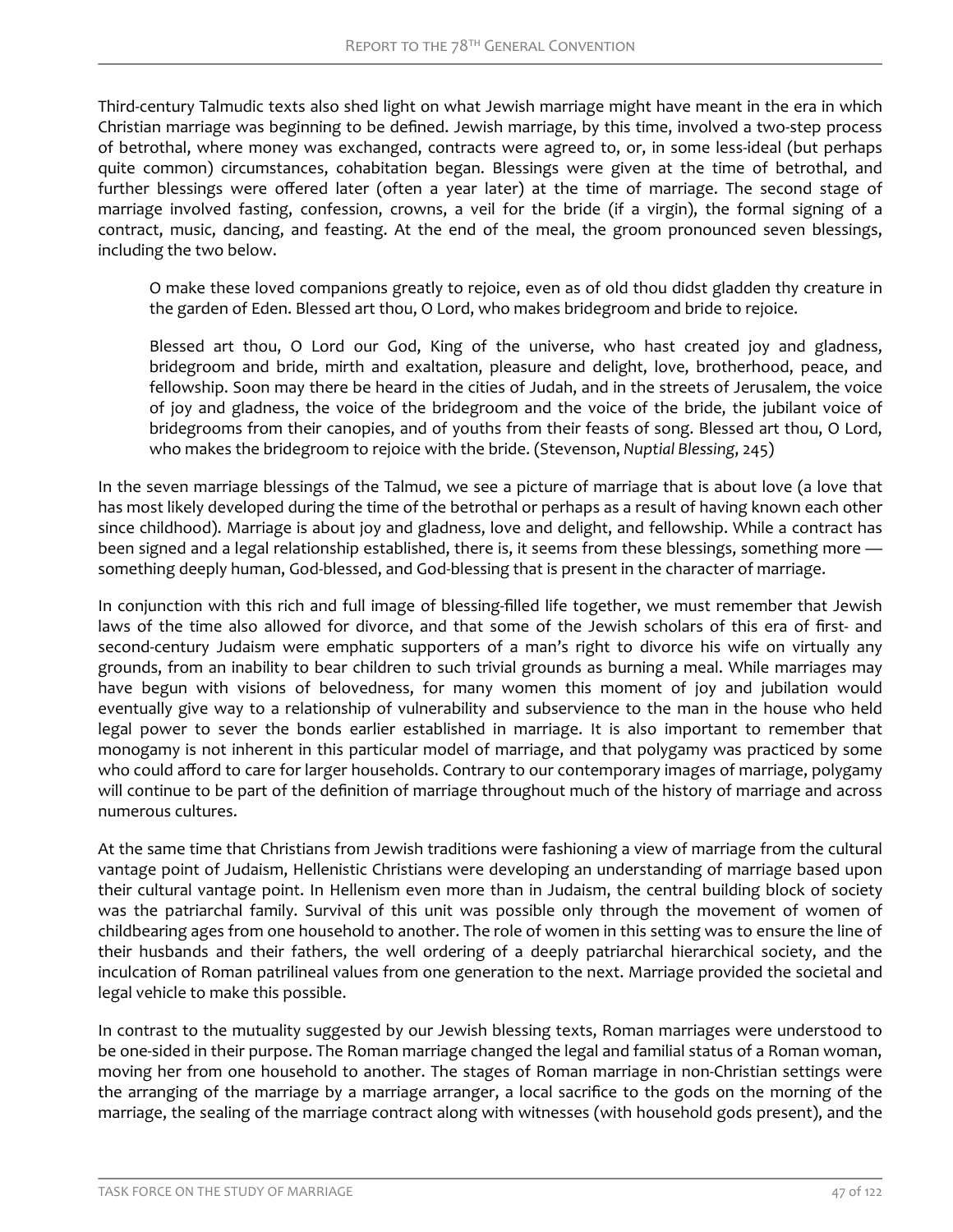consent of the father of the bride to this marriage. There was no mutuality. There was no change in the man's status. There was no direct consent by the woman, as there was no direct consent by the woman in Jewish rites.

While in loving households the daughter's desires would have been attended to, ultimately she could not decide her own fate. Fathers might — on occasion for their own interests or to provide safeguards for their daughters — arrange for a marriage that was *sine manu* and left these daughters under the father's authority rather than, as was the more typical practice, transferring authority for the woman from the father to the husband. Fathers, if the marriage was *sine manu*, also had the right to emancipate their daughters so that they became the owners of their own property and were able to function as independent agents in society. It is likely that many of the women described as supporting the work of the apostles in the New Testament operated through this kind of legal sanction.

Families in a Roman household comprised all those who were under the authority of the father. They might be wives, children, slaves, or indentured servants. One remained under the authority of the father one's whole life long, or perhaps until authority was transferred to a husband in marriage if one was a woman, or until emancipation by the father, if that was given. For much of Roman history, only free Roman citizens had the right to marry. This left much of Roman society outside the bounds of legal marriage, vulnerable to unwanted dissolution of any intimate sexual or parental relationship to which they might choose to commit over the course of their lives.

What can we learn about marriage from Roman society? We can learn that marriages can function in society as means to order that society and protect the authority and property of those in power, and that western culture has a long heritage of refusing the legal privilege of marriage to those without freedom or without means and those living at the margins of society.

### **2. Christian Marriage in the Early Church**

The early Church, through its several iterations, held various views of the nature of marriage. The firstcentury Christian eschatological worldview invites Christians to imagine a different kind of family from the paternalistic families of either Judaism or Rome. For these early Christians, family was found through identification with those with whom one formed spiritual bonds. Mothers and fathers were not created through either legal or genetic bonds. Mothers and fathers were those who had nurtured one in the faith and brought one from life outside the Christian community to life inside it.

Paul asserts that marriage was set aside for those who were not spiritually strong enough to maintain their chasteness in celibacy. The ideal was a celibate life spent devoting the whole of one's being to preparing for Christ's return. This new world order that is presented through Paul, the deutero-Pauline writers, the authors of the pastoral letters, and through the Gospel writers, stands in powerful, intentional, and direct contrast to the cultural mores of its day. Paul invites the Church into a way of life where none is viewed as property of another, none is objectified, and all live together in bonds of mutuality and mutual submission. One chooses as one's family members those who have chosen Christ, and the bonds that unite Christians as a family are as eternal, sacred, and nonseverable as the limbs of one's body are to one another.

While the early Church, in most communities, did not forbid marriage, the reality-forming values of the firstcentury Hellenistic world are turned on their heads by an approach to property, life, and family that defies the idolatry that frequently accompanied the patriarchal model of Hellenistic marriage. Marriage, in and of itself, is not seen as evil. Indeed, Christ's first miracle, according to John, was a blessing that took place at a marriage. But the attitudes and assumptions of first-century Hellenistic life that placed all authority in the hands of a human father rather than a heavenly father were found by the Church to be deeply suspect. Jesus' statements (Matthew 19:1-12, Mark 10:1-12) regarding marriage stress to his followers the priority of a life of devotion to God over any allegiance to societal or religious authorities or norms.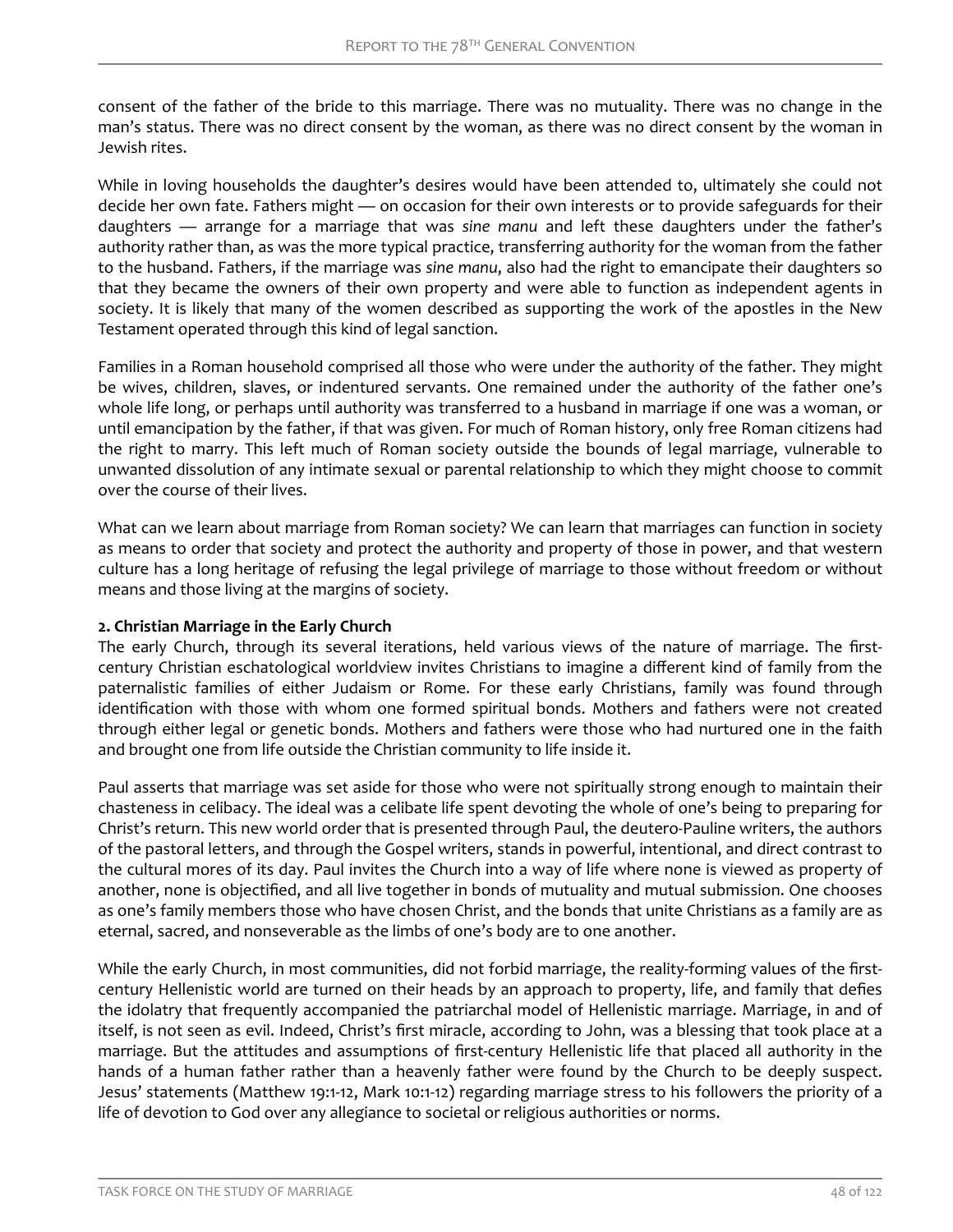While Christians did engage in marriage, the ritual of marrying was not necessarily seen as a spiritual act unless it was entered into by two Christian persons who intended a relationship that would produce spiritual fruits. Not all Christians participated in Christian marriages. Christian women were strongly encouraged to bring their Christian values and ideals to their relationships, even when those relationships were with non-Christian husbands; and Christian husbands were encouraged to keep and convert their non-Christian wives. There is evidence that bishops of the patristic era questioned and contemplated the appropriateness of blessing marriages. If they happened to be in attendance at a marriage feast, they might be called upon to offer a blessing similar to what the father of the bride might offer at a non-Christian marriage feast.

But marriage rites were by nature in this time domestic rites with religious implications. Home and hearth, kin and community were aspects of life so fundamental that they were intricately related to human spirituality but less centrally focused on explicitly religious liturgical acts than what we will see in later moments of history when church and state become synonymous. While there is some patristic evidence that, in North Africa, Christian couples might have married in rites held within the faith community, there is no evidence to suggest this was common practice across the diverse geography of the early-church world or in the first generation of the Christian church.

As the Church moved deeper into the New Testament era, into the late first century and the second century, attitudes toward marriage changed in two directions. In both Hellenistic philosophy and in Christian understandings, there were strains of the tradition that grew even more deeply suspect of marriage and instead commended lives of abstinence, chastity, and singlehood as lifestyles more noble than marriage, even when the eschatological focus of Christianity had begun to wane. Because many human beings in the Mediterranean world were not eligible to participate in legal marriage because so many were slaves and not citizens, citizens and aristocrats in Roman society who were turning to Christianity as their religion wanted and needed their religion and their societal positions to come closer in line. Christianity was, in many settings, becoming less countercultural and more aligned with the practices and values of the empire, a necessary step if it was to grow beyond its first generation of followers.

The authors of the deutero-Pauline scriptural texts (scriptural texts likely written by followers of Paul after his death) and many of the early church fathers and mothers see the patrilineal ideals of Hellenism as not only appropriate to Christianity, but also as complementary to a now increasingly less apocalyptic and more present-focused vision of life in Christ. Many scholars believe that the Christian scriptural teachings about hierarchical understandings of marriage according to which the wife is subservient to the husband arise from this time period of the apostolic church.

It is also most likely that it was in this late-first-century Christian historical era that we see expressed for the first time the direct analogy that marriage represents the relationship between Christ and Christ's church, an analogy that would have easily grown out of familiarity with the several parables in the Gospels about brides and bridesmaids. This metaphor for marriage would have been understood by those hearing these letters for the first time as inherently hierarchical, and thereby in keeping with Roman sensibilities about the *pater familias*. At the same time, these passages continued to assert a Gospel message that was still countercultural to Hellenistic Roman worldviews since they assert a profound challenge to any repressive view of another as object or property.

Augustine, writing in the fourth and fifth centuries to an increasingly Christian culture, commends marriage and encourages those marrying to include the bishop in the arranging of marriages. Like many Christians of his day, his view of marriage is ambivalent, but he is clear in expressing the gifts marriage can offer to the Christian life. For Augustine, marriage was a sacred obligation, a *sacramentum*.

The reasons for marrying are threefold: fidelity, procreation, and the fulfilling of a sacred obligation. These values were deeply in keeping with the familial structure of Roman society, and still they invited those of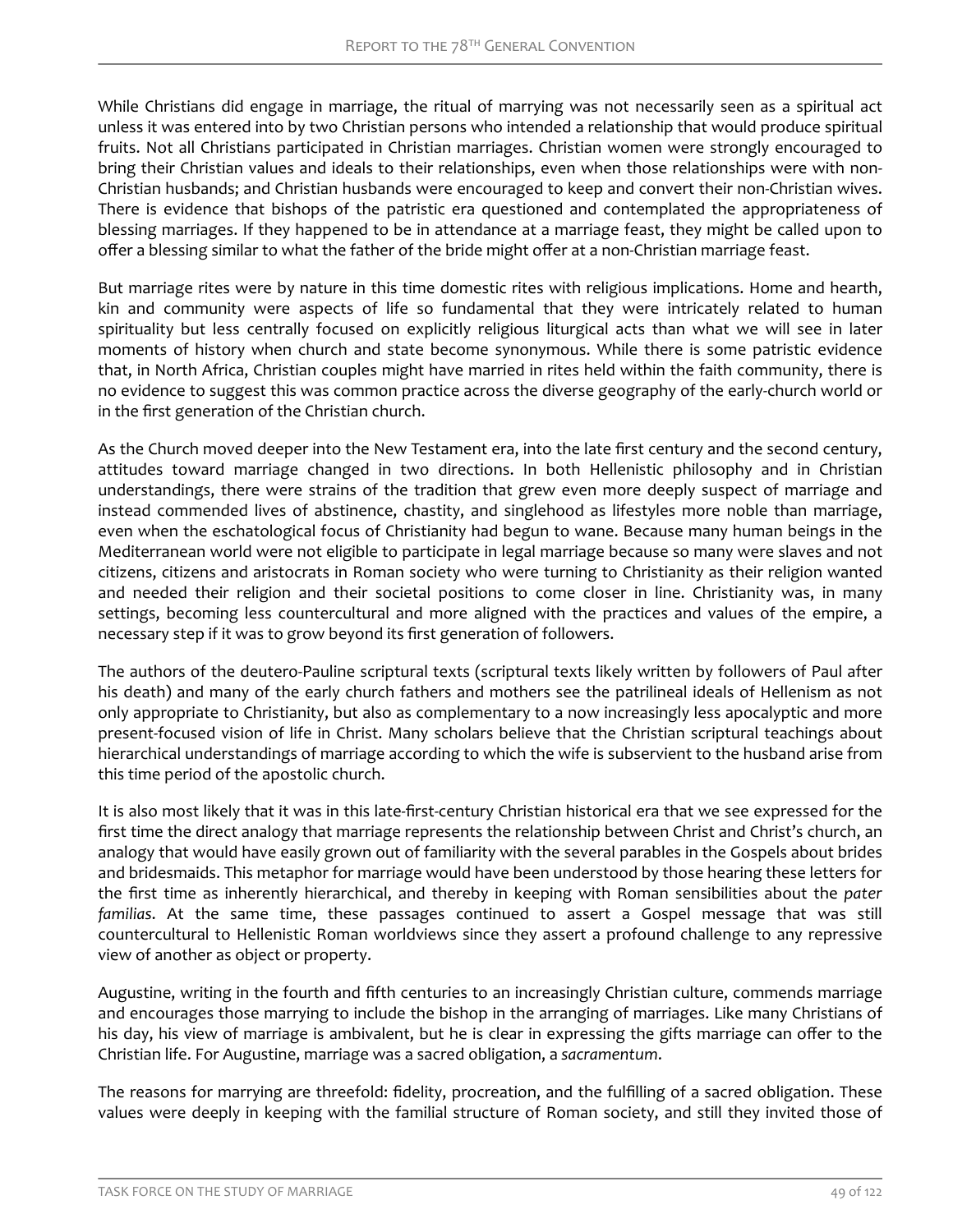Hellenistic backgrounds to contemplate marriage as not simply an act requiring a sacrifice to the gods, but as an act that (particularly for brides who were the sole subjects of marriage rites in Augustine's world) was in and of itself a means of giving one's life to God's service. One loved one's husband as the Church loved Christ. If one did not have the spiritual strength or the economic resources to commit one's self to a fully devout life of celibacy, one could still choose faithfulness and a contained concupiscence. This was the next best thing to celibacy, and a proper and fitting gift of one's self to God and to Christian society.

In the patristic period, the eastern church was fashioning a somewhat different understanding of marriage. Here, too, celibacy was revered as the most holy state. However, for those who would marry, the nuptial blessings of marriage were given to both bride and groom. For both of them, the state of life and being was altered. As a central sign of this change of life status, and in recognition of the role marriage played in the spiritual life of the couple, crowns were placed on the heads of both bride and groom in marriage rites, signifying the high calling of Christ upon their lives and the eschatological nature of their life work. Bride and groom were expected to live lives worthy of this high calling given in Jesus Christ.

In its initial conversion of the western frontier to Roman Christianity, the church of the east held greater sway over the newly incubating Christian churches of Britain, Gaul, and Spain. This worldview allowed for an easier connection with Teutonic values than did the increasingly ascetic and aristocratically centered values of Rome. These eastern sensibilities would continue to influence Gallican (of what is now Western Europe) and Visigothic (of what is now Spain and Portugal) views on marriage long after Europe had been thoroughly Romanized.

What does the late patristic era tell us about marriage that might inform our present-day understandings of marriage? We see in this period of history a widening of understandings of what it means to be human in a way that does not simply equate the human condition with procreative capacities. Celibacy becomes a virtue. We see, as we saw in the early church, alternative models for how to live the Christian life — models that offered women as well as men the means to imagine a life of faith lived beyond the personal and legal confines of Roman marriage.

We continue to see a deeply stratified and diverse Christianity in which marriage is not available to all who desire it. We hear explicitly a deep suspicion of the human body and human sexual instincts, a suspicion based in part on recognition of the physical and medical dangers inherent in sexual relationships and in pregnancy in that day. We see an already present tension between the concepts of marriage as a legal and societal act and Christian marriage as a blessed state of life given by God and blessed by the Church.

### **3. Marriage in the Medieval Church**

For the Teutonic peoples who were coming to see themselves as a part of the Roman Empire and who lived away from the Mediterranean boundaries of the western church, the world-renouncing spirituality of Rome was deeply problematic. Initially the concept of celibacy as a lifelong choice was abhorrent. Monogamy was a state reserved for those with the means only to procure one wife. In this setting, marriage was not essential, but an honoring of vows and promises was critical to the maintenance of the society.

As in the rest of the Christian church, betrothal was seen as essential to a proper marriage and formed a basic contract of commitment between two households. Marriage blessings were usually domestic in nature and often took place at feasts and at the marriage beds. For people who were still coming to grips with the notion of putting aside their gods of the home and hearth, the importance of domestic elements of blessing was critical. In these Teutonic cultures in these early centuries of Christian faith, the blessing was to be bestowed not just on the bride but on the groom as well, because it was only through their mutual familial partnerships that these tribal societies could continue.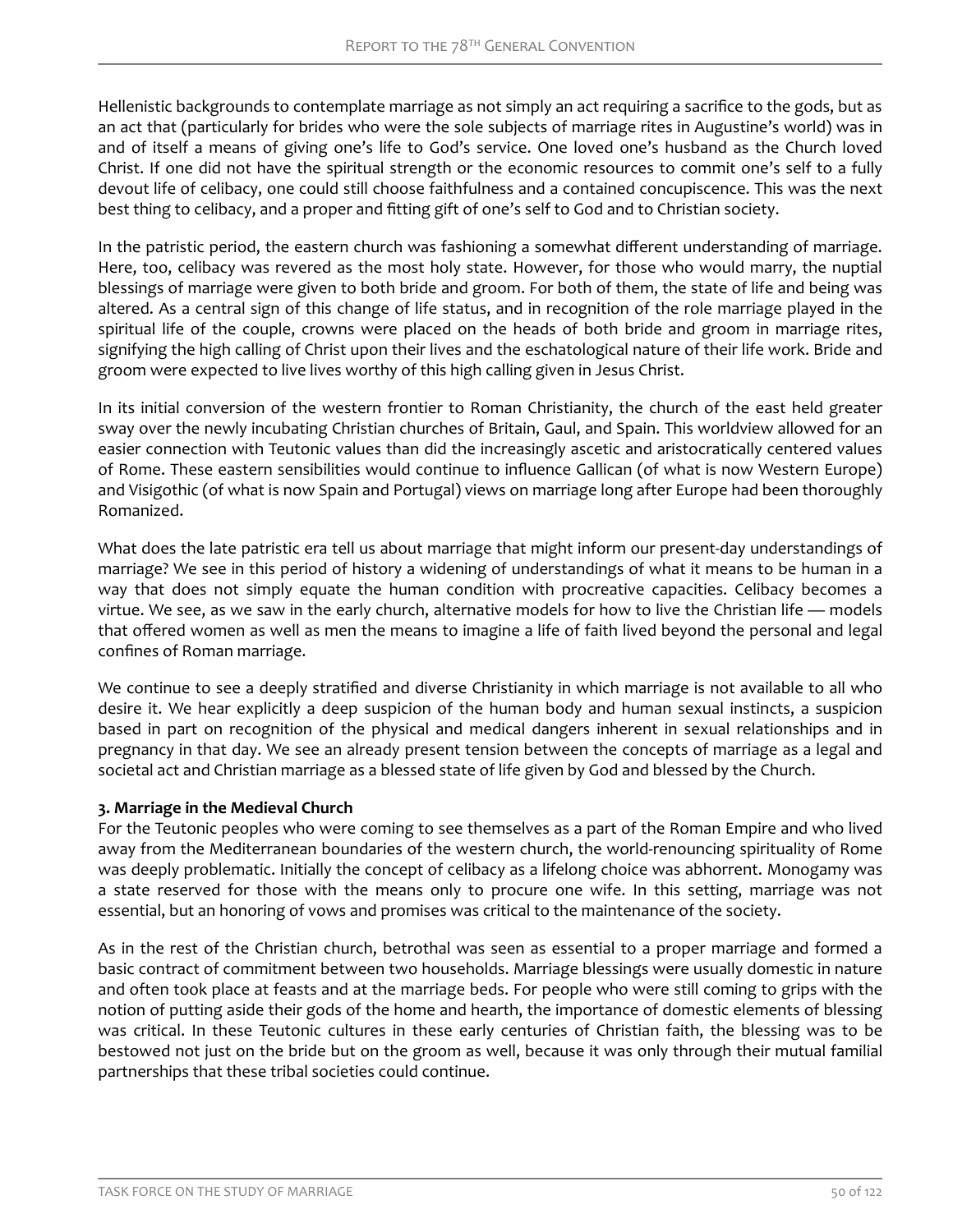As the centuries progressed into the period we now call the Middle Ages, Roman and Teutonic values became more deeply inculcated into one another, and the medieval church took on its new character. Celibacy took on great importance across the entire empire, as did the blessing offered by the now frequently celibate priest. Domestic life came to be seen as separate from and inferior to religious life. In eucharistic celebrations, the real bread of the hearth offered at the Eucharist gave way to "holy" bread formed in monastery kitchens and made by celibate holy hands. Coupling, birthing, and the raising of children continued, but these actions had even less to do with religious life lived in God than had been true in previous eras. By the medieval period, only priests could offer a marital blessing — not, as in earlier times, fathers or grooms.

The Church required monogamy in marriage, and linkages narrower than the seventh degree of relationship were considered incestuous, further reinforcing the chasm between the very few who could engage in blessed legal marriage and the vast majority who were forced to live, or were desirous of living, outside its boundaries. In a time of deeply concrete biblical literacy within the official church, those who entered into solemn marriage entered into an indissoluble state.

What marriage was, how it happened, and who was eligible to be married were matters of debate in this era of the Church. A marriage might involve a simple blessing by the priest at the doors of the church, a full nuptial mass within the church, or a blessing of the marriage bed. The consistent holdover from Roman law seems to have been the action that was still most associated with betrothal — namely, the consent to the relationship given by the groom and the agent who gave the bride.

Sacramentaries of the early medieval period resonate with a mishmash of the ideas of Augustine, the sensual sensibilities of Teutonic spirituality, and biblically based understandings of marriage. Marriage is given by God not just for the purpose of procreation but also for the exercise of fidelity, love, and mutual support. Throughout the next centuries in various parts of the Holy Roman Empire, different emphases in this amalgam of marriage paradigms take precedence, sometime highlighting the mutuality of the relationship, often hearkening back to earlier Roman sensibilities according to which it is the bride who is given and whose status is changed. Nowhere is this return to Roman perspectives more clearly expressed than in the Gregorian Sacramentary's insertion into the marriage rite of the Ephesians' analogy of the relationship between groom and bride as parallel to the relationship between Christ and his church.

In the High Middle Ages, a time when making the right marriage became critical, when much of medieval life and culture were built around feudal codes, and when veneration of the Virgin Mary was becoming a core element of medieval piety, a new concept of chivalric romance began to be constructed. While the lives of most everyday men and women could not be compared in any way with the heroic stories of chivalric romance being produced at this time, a changed appreciation for the relationship between men and women seems to have entered into western psychology.

Within the literate nobility, romance became a central theme in relationships between the sexes, and, as a result, a counter image to Eve the temptress was created, undoing much of the vilification of women that had entered life through western philosophy and asceticism. Unfortunately, what also resulted was a different kind of objectification of women as noble, chaste, fragile, pure beings; and this romanticized view of the relationship between men and women in centuries to come helped shape the development of romantic expectations for all marriages and all sexual unions.

By the late medieval period, we see a deepening divide between all things sacred and profane, as well as a fully developed societal and legal authority invested in the officers of the Church. The continuing importance of the betrothal, with its emphasis upon consent and commitment, led to the necessity to make this consent an action done as a part of the marriage rite in the presence of the priest. This led to a diminishment of the role and efficacy of the whole communal betrothal process. While periods of betrothal, engagement, and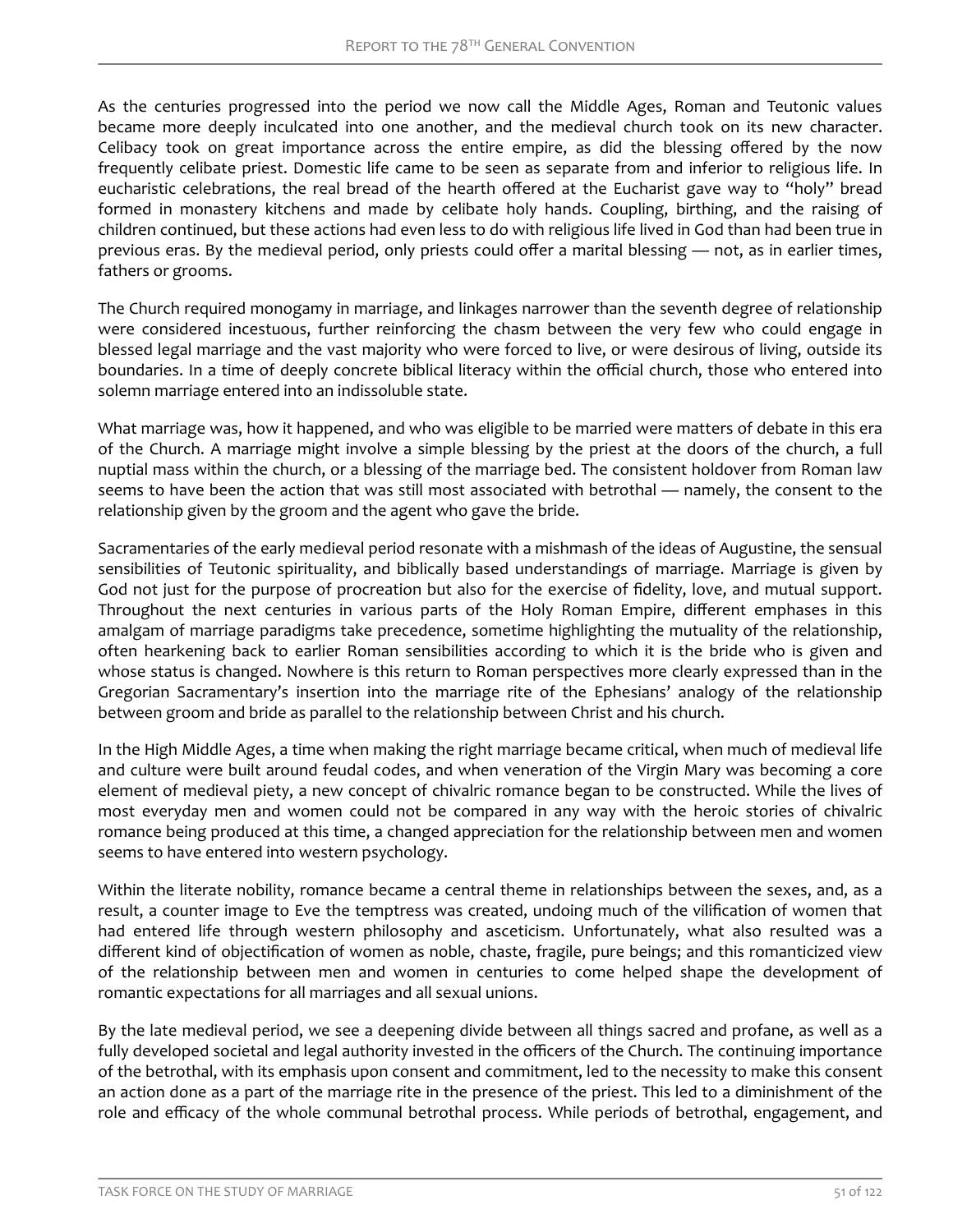courting clearly continued in society, cultural, social, and anthropological processes that had previously served as the building blocks of Christian society gave way in importance to brief formalized events now presided over by the priest and disconnected from the events of secular life.

The important part of a marriage rite — a rite that was becoming available to more individuals as the middle class began to burgeon in late medieval society — was now the consent given by the couples, and blessing given by the priest at the doors of the church, or followed by a full nuptial mass in the church with the nuptial blessing saved for the end of the mass.

As the scholastic church of the late medieval period was narrowing its understanding of how Christians were to understand sacrament, marriage (along with its counterpart, ordination) came to be seen as one of the seven sacraments of the Church. Both the man and the woman were now seen as entering into a sacramental act, and now both the man and woman were expected to voice their consent. Vows were exchanged — vows that in most circumstances (but not all) required the woman to swear her obedience to her husband. A life-transforming process that had formerly been left in the hands of families and communities who sought God's blessing on it was now authoritatively placed in the hands of the official, priest-led church, with clearly structured expectations and obligations prescribed and demanded by the Church and the assurance of clear, spiritual benefit to be derived from formal marriage with its sacramental nuptial blessing.

What can we learn with regard to marriage from this late medieval period of history in the Church? In this period, we see that in the process of further sacralizing the nature of Christian marriage in a culture that was growing less enamored with celibate life as the ideal, there was also an unintentional desacralizing of the deeply human elements of marriage. Entering into marriage came to be associated with participating in a particular religious ceremony presided over by a priest, rather than participating in a communal multistage process presided over by the couple and their families and blessed by God in the midst of celebration and feasting.

The question of who is worthy of marriage and entitled to the sacraments of the Church has continued to be an issue even until our present day. The strict focus that developed around the actions of an official in validating and legitimizing marriage, as opposed to the witness of a whole community, further intensified the needs of the disenfranchised to gain this right and privilege for themselves. The nature of human sexuality and its inherent goodness in human life once again found expression in parts of the Church and society in this era, with evolving views of manhood and womanhood helping to shape future iterations of life in marriage.

It is difficult to overstress the critical role that property acquisition played in changing mores around marriage. In an earlier day when few held property or wealth of their own, communal understanding and consensus could form the framework of family life. In Roman times, the family included anyone under the authority of the *pater familias*. In the early medieval period, local chieftains decided and defined the nature of family, claiming for themselves significant numbers of the women and children of a village in their family and leaving others to define their place at the margins of society.

In the late medieval period, as more and more individuals gained their personal and economic freedom and became the holders of land and property, the need for formal marriage and legal marriage was accentuated. Questions regarding who was married, how public their marriage was, the legitimacy of offspring, and rights to inheritance became paramount. It was this new landed and propertied world that created a pervasive demand for unambiguous legal marriage that was previously unprecedented in the West. In the late medieval period, for perhaps the first time in the history of the West, a sizeable percentage of Christians had the opportunity and the necessity to pursue officially recognized lifelong marital partnerships.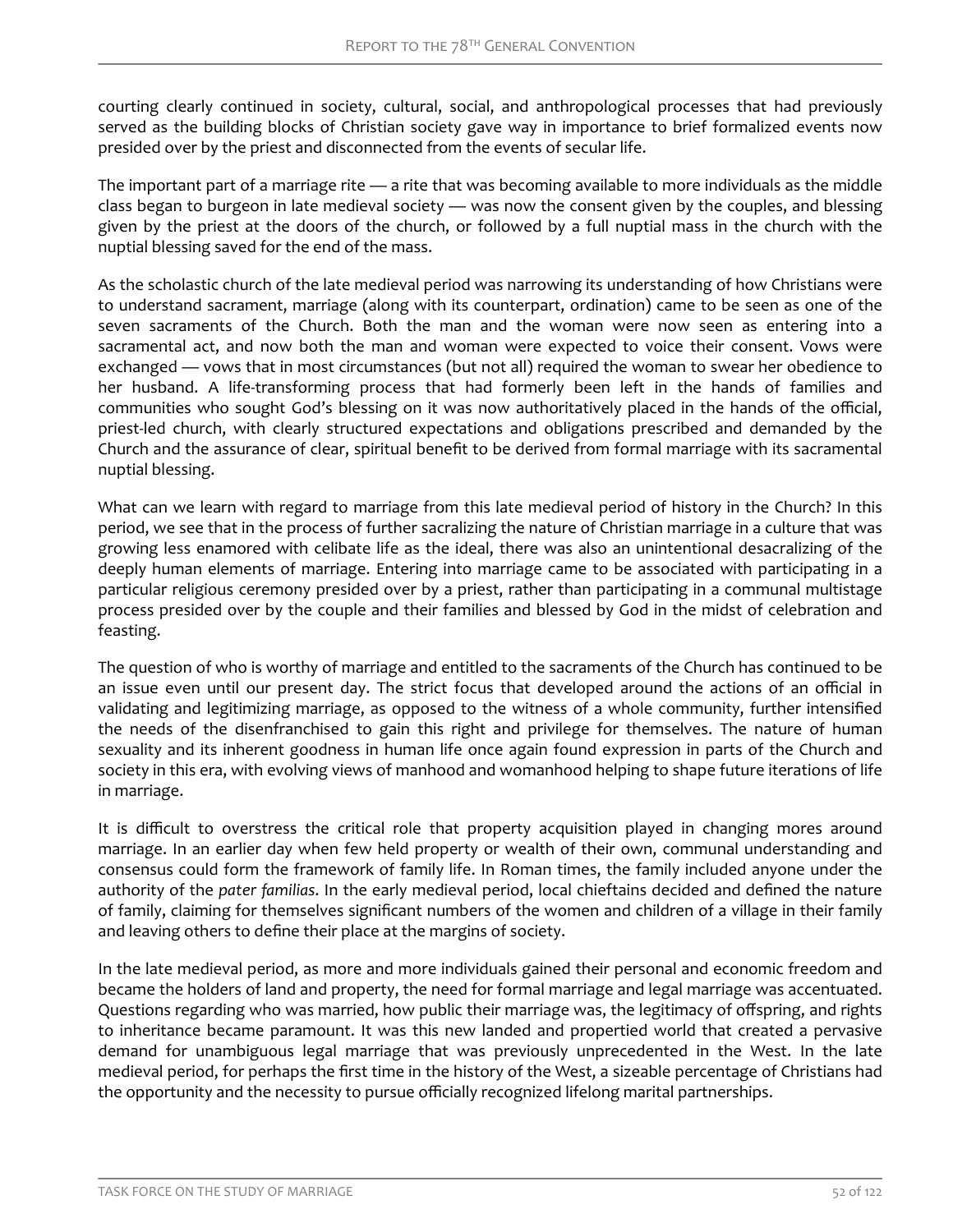# **4. The Reformation and Marriage**

The primary changes to the understanding of marriage that arose from the Reformation were theological rather than practical. The rejection of the primacy of the celibate life was a core tenet of Reformation thinking, and with that rejection came a new emphasis upon marriage. Marriage was seen as the natural and original means of ordering human life. Established by God in creation, marriage was expected of all Christian people. In an adaptation of Augustine's teachings on marriage, Luther identified the three goals of marriage as procreation, a remedy for concupiscence, and companionship. However, this marital companionship no longer grew out of a sacramental understanding of marriage. Indeed, for Luther there were only two sacraments — Baptism and Eucharist.

Martin Bucer was the lone reformer who asserted that companionship was the primary purpose of Christian marriage. This companionship articulated by the reformers was based on a patriarchal model of life in keeping with ancient understandings of woman as the helper to man. Because marriage was no longer seen as a sacrament and Christ seems to allow for the possibility of divorce in the Gospels, divorce took on a prominent place in the Protestant history of marriage. Cranmer's 1549 rite of marriage names the service "Solemnization of Matrimony," indicating both its solemn importance to society and that it was not to be understood in that time as a sacrament. Rings were still exchanged, but were no longer blessed. The vows — the contract elements of marriage — were said in the nave of the church, and the blessing prayers for the couple were said at the altar, with the possibility of communion.

Protestant reformers saw the family as the central building block of the Christian life. They saw the act of marrying as a solemn act and a solemn obligation. They used marriage ceremonies as occasions to teach the entire community the Church's expectations regarding life lived in marriage — expectations that made procreation and childrearing the vocational center for all women, and which called all women to take vows of obedience to their husbands.

In contrast to some earlier periods of history, marital fidelity was an expressed expectation of both members of the marriage and not just of the woman. Familial and communal feasts and celebrations that had historically accompanied and been a part of marriage were severely criticized in some reform communities. If the medieval period had strongly urged that marriages take place in churches and be presided over by priests, most reformers absolutely required church marriages with pastors and witnesses present. While the theological principle of the priesthood of all believers was being espoused by reformers, they were simultaneously unwilling to allow the authority of local believers to govern the establishment of daily life, seeing church officials as the necessary religious and legal agents of society in the establishment of marriages.

At roughly the same time, the Council of Trent (1545-1563) was reaffirming that for Roman Catholics, marriage was a divinely given sacrament and therefore indissoluble. A new, formal definition of marriage appeared which required that all marriages be publicly announced with banns and vows before a priest and two witnesses. Most of the cultural activities associated with marriage continued: the celebrations, the dancing, and the feasting. But the Church had now made it clear that these activities, while encouraged by the Council for cultural reasons, did not validate a marriage. Only the church could validate a marriage. At this point it even became possible to validate marriages retroactively by gathering all children born prior to the marriage under the marriage canopy to legitimize them when a couple chose to receive the full sacrament of marriage.

In 1653, during the Puritan period of the English Commonwealth, the nature of marriage was once again reshaped by theological constraints. In this radical, Puritan setting, marriage became a simple vow between a man and a woman using a prescribed Puritan form from the Westminster Directory. The vow was made before a justice of the peace, and there were no prayers and no ordained minister involved, making it absolutely clear that marriage was not to be understood as a sacramental act, thereby allowing considerably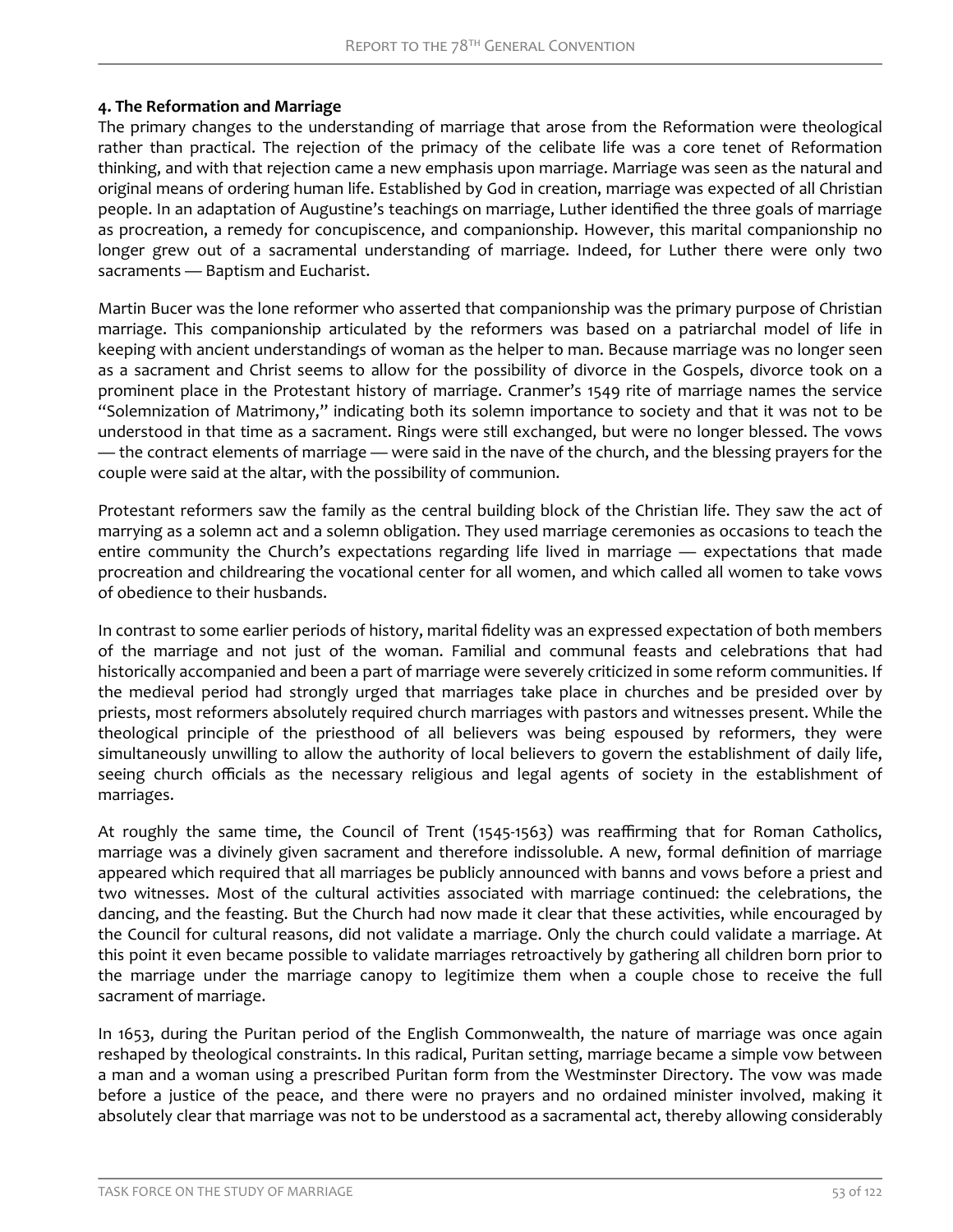more latitude in arguing for the potential dissolubility of a marriage. Puritans saw marriage as an event with significant spiritual and religious implications. And yet, this form of marriage ceremony, carried out in a manner that was totally divorced from church life, opened the way in later historical periods for a returned view of marriage as a legal, social, and cultural event rather than a religious one.

This period of history tells us that Christian marriage, even when understood as both a legal and a religious act, has not held the same meaning for all Christians across the Church, nor has there been any form of consensus regarding the dissolubility of marriage. The divide between Catholic and Protestant understandings of marriage continued in the Reformation era to shape the Christian churches and especially Anglican dialogues about marriage. This was especially true within the New World, as The Episcopal Church continued to hold Old World sensibilities regarding marriage in creative balance with Protestant and Enlightenment worldviews.

Perhaps the only consistent elements within early modern Christian marriage practices were that marriages created legal contracts that protected the property rights of those with material goods; and that family and culture played a central role in how marriages were recognized and celebrated, even when the Church offered little opportunity for ritual celebrations to occur. The church and the state could control what took place in official settings; what happened outside those settings was less readily controllable.

### **5. Marriage in the New World**

American understandings of marriage were diverse from the founding of the United States. Puritan values regarding marriage as a central building block of society were continued among white Protestant Americans; and the sacramental, unbreakable bonds of marriage continued to be upheld by Roman Catholic Christians of the New World.

A core stricture that entered into Roman Catholic Spanish marriage practices and then quickly became a part of Latin-American marriage practices was the principle of "equality" — not equality as a source of mutual companionship between the genders, but social, racial, and economic equality between the two parties marrying. While those who were black or of mixed race were initially exempted from this law, the *Real Pragmática* made it illegal for *españoles* (white individuals) to marry across social or economic boundaries, thereby assuring protection of property rights within the white landed aristocracy and preventing the possibility of intentional mixed marriages.

In addition, this act was unprecedented in Catholic practice in requiring parental permission for any marriage to take place, taking the power of choice away from the groom as well as the bride. Once the marriage had been attained, the understanding within society and within the Church was that the patriarchal role of head of household required obedience of the woman in her relationship with her husband and afforded him the privilege of "correction" of her through corporal and other forms of punishment. While fidelity was a stated goal of marriage, as it had been in previous eras, the deep concern with fidelity was still placed upon the wife, while husbands were forgiven for straying. Particularly in aristocratic families, honor and female sexual purity took on an important role in Christian marriage practices of the New World.

In colonial Latin America, in response to the pervasive ethnic, cultural, legal, and economic oppression that restricted the day-to-day existences of the vast majority, marriage was often viewed as an unavailable or an undesirable option for couples seeking to spend their lives together — it was often viewed with skepticism and cynicism regarding its value and its purposes. The Church played such a controlling role in marriage that many sought freedom of relationship outside the bonds of the Church.

As a result, illegitimate children were a pervasive reality of early modern Hispanic life, despite the real constraints and limits that illegitimacy placed upon the inheritance rights of these children. However, illegitimacy was understood as considerably more deleterious to the lives of the elite than it was to the lives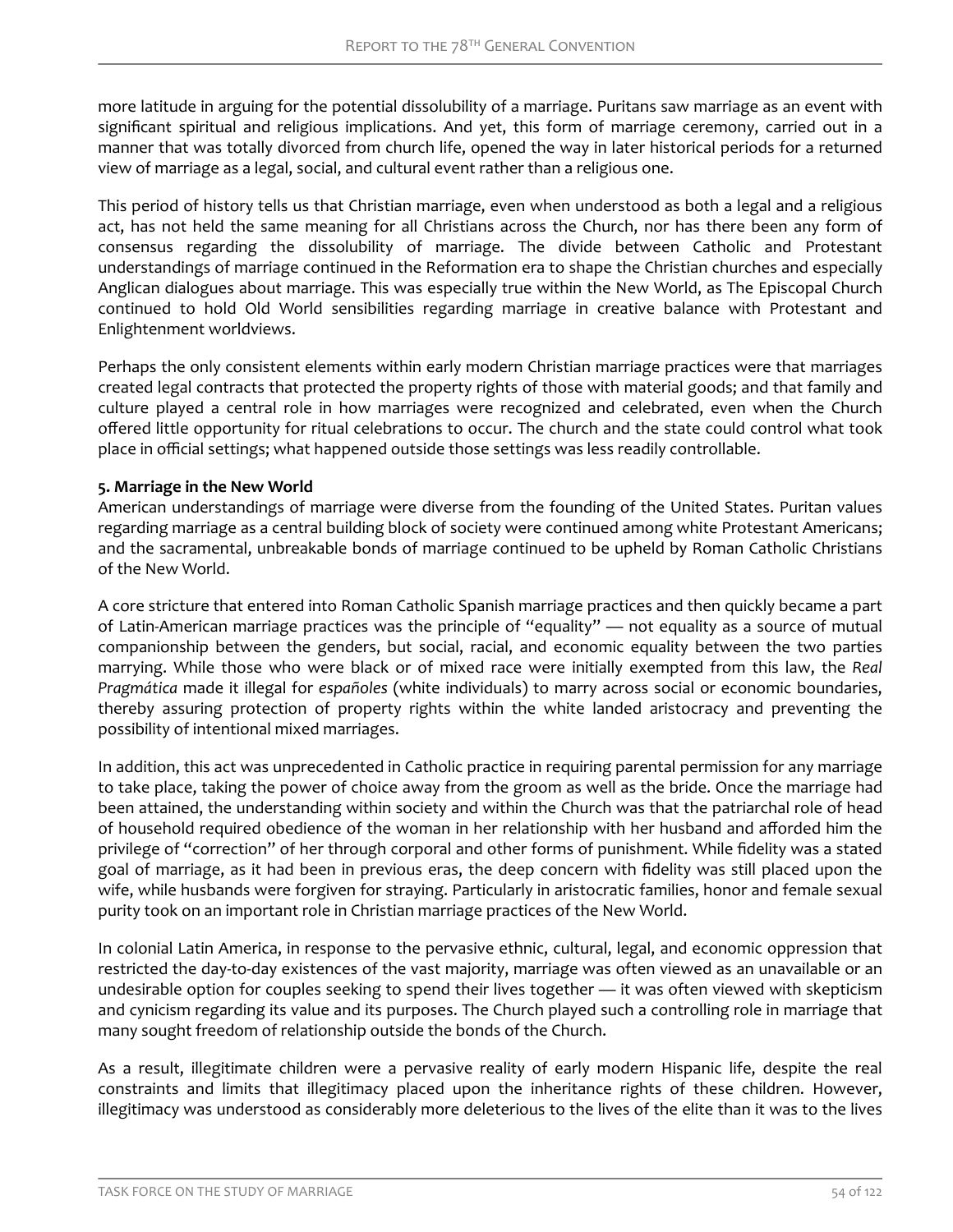of slaves, mixed-race individuals, natives, and others whose rights to freedom, property, and autonomy had always been, at best, fragile.

Seventeenth-century confessional manuals that were used by priests of the New World define marriage as contractual in nature, with expectations that husbands would support their wives, and wives would be obedient to their husbands unless the husband's demands were deemed unreasonable, irrational, and unjust by civil authorities. Beginning in the 17th century, we also see pastoral language of equality and reciprocity that imagines marriage in the ideal as a mystical union. This ideal was rarely experienced in real life by women who married.

It is not until the 1928 Book of Common Prayer, with its Anglo-Catholic influences, that this language of mystical union enters into the Anglican rites of the Church. These evolving understandings of marriage, with the tension between the civil and the religious aspects of marriage and the tension between marriage as contract and marriage as spiritual union, continued to hold sway over the next several centuries in the development of our understanding of the nature of Christian marriage.

Methodist influences on marriage rites highlighted the high level of respect due to the institution of marriage. In the 1784 *Sunday Service of the Methodists in North America*, John Wesley removed the givingaway of the bride from the ceremony, and, as was most often already the case in practice, also removed the option of communion at the ceremony. The giving-away ceremony came and went from Methodist and Episcopal rites over the course of the next hundred years.

Those who were brought to the United States and the Caribbean as slaves were not eligible for any form of legal or Christian marriage, although particularly pious slaveholders did on occasion create for their slaves domestic rites with some semblance to Christian marriage — rites over which the slaveholder presided and which held no legal sway. Instead, slaves were the property of their owners and were subject to even greater vulnerabilities in their sexual and parenting relationships than had earlier been the lot of slaves in ancient and medieval societies. The Reformation valuation of marriage as a God-given duty, privilege, and responsibility did not hold for those members of society who were identified by their owners and oppressors as subhuman and incapable of consent.

Despite the lack of legal or societal support for their marriages, black slaves in the Americas developed their own rites of marriage and established their own highly valued networks of family and kinship. Slave marriages held no legal authority, and those who had united themselves to each other in such relationships often experienced the severing of those relationships through slave sales. For the purpose of producing more slaves, at times slaves were "married" to one another by their masters, against their will and in direct violation of any already existing, unofficial, self-chosen "slave marriage." Following the emancipation of the American slaves, all black Americans were allowed to marry, as long as they married a member of their own race. Biracial marriage continued to be illegal in parts of the United States into the second half of the 20th century.

Across the Americas, Native Americans were denied legal marriage rights. Miscegenation laws making it illegal for a person of another race to marry a Native American abounded, and often Native Americans were treated similarly to slaves, subject to the whims and desires of their overlords. Coming out of cultures with a variety of different understandings of what constituted both family and marriage, Native Americans continued throughout the 17th, 18th, and 19th centuries to develop their own network of kin, even while the religious and political authorities around them sought to coerce them into relationship definitions alien to their own cultural identity and values systems.

Asian Americans entering the Americas in the eighteenth and nineteenth centuries found a world largely hostile to their own values of family and kin. Immigration quotas allowed for the immigration of very few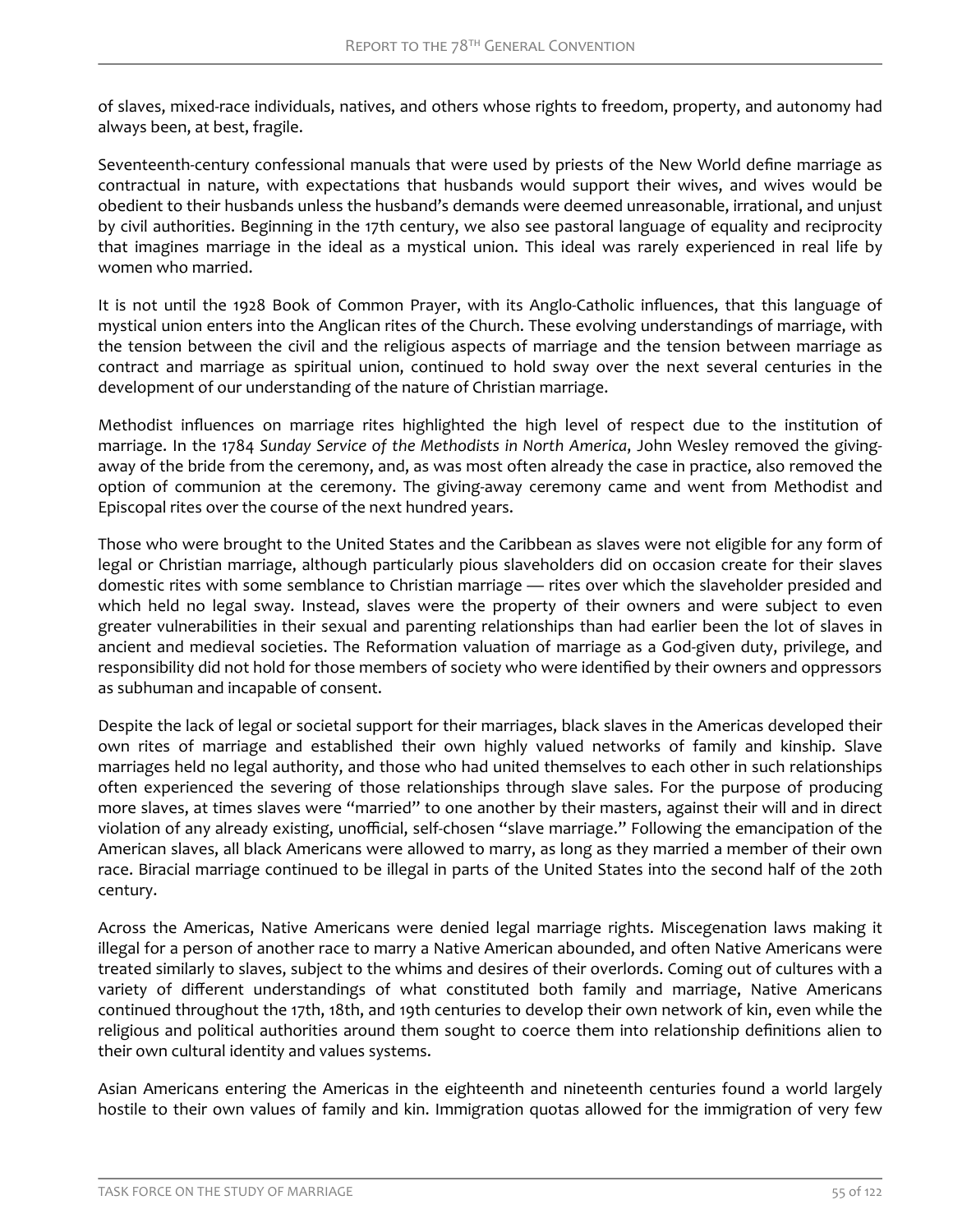families, with almost no Asian women being allowed to immigrate. As a result, men built same-sex communities for support and protection. Often these immigrants left behind spouses in their Asian homelands and endured long absences from spouse and kin, so that they could offer financial support to extended networks still in Asia. In the early 20th century, single men who had immigrated from Japan and Korea, and who were not legally allowed to marry white women, sought "picture brides" from their homelands. These picture-bride marriages were performed by proxy in Asia, afterward allowing these Asian wives who had often never even met their new husbands to immigrate to the Americas as immigration restrictions were relaxed somewhat.

Indian and Filipino men living in the western United States often married Latino women, creating families of blended ethnicity. In some Asian cultures, arranged marriages continued to be the norm. Chinese cultures, with their deep Confucian valuation of family, kin, and ancestors, began to thrive when doors were open for the migration of whole families. One significant commonality among most Asian-American and Latino families of this era was the primary role of the husband to serve as breadwinner, and the role of the wife to respond in support and obedience to her husband.

This portion of history helps illuminate for the Church the numerous ways in which marriage law was used to oppress, and the numerous ways in which subjugated people continued to find means to establish intimate bonds of familial relationship, despite the impediments to volitional marriage. In communities of deep suffering, these self-chosen bonds played a critical role in helping to sustain the spirits and the life energies of those living in the midst of oppression and subjugation. Once again, we see the ways in which relationality, kin networks, and culture trump any legal or political restrictions imposed upon the deeply human relationship of marriage.

Episcopalians who have remained in their homelands and not confronted the particular challenges to marriage definition and practice that have been such a critical part of the immigrant experience have continued to fashion cultural and ritual practices of marriage in accord with the deep traditions of their communities, while at times finding themselves addressing the encroaching westernization of marriage practices that has influenced marriage traditions across the world. Aligning local cultural and social sensibilities with the language and symbolism of a very western marriage rite, as found in the 1979 Book of Common Prayer, has offered its own particular challenges for these Indigenous communities.

#### **6. The Victorian Concept of Marriage**

In the 17th century, the 1662 Book of Common Prayer asserted that the purposes of marriage were procreation, a remedy against sin and fornication, and mutual society (help and comfort), indicating little change in understanding since the Reformation period. But with the Victorian era (1837-1901), new patterns of practice regarding marriage began to appear in British and American society. As a result of industrialization and changed upper-class familial practices, a greater separation between home and work developed. Working-class women postponed marriage as they spent their early adulthood in paid factory labor. Lower-class rural families married early and produced children to help provide the family the labor force needed for a subsistence life.

Expanding economic prosperity allowed couples to marry earlier if they had the financial means to do so, and greater maternal health led to increases in birth rates. The expanding use of birth control among women in their later childbearing years allowed working women to return to the work force or to revenue-producing activities, and prevented dependent children from further taxing the resources of the family as older sons and daughters were able to leave and begin their own lives.

In the Victorian era, the home-workplace split led to a reconfiguration of familial identity that made the husband in the household the sole breadwinner and defined the many and necessary tasks of the wife as homemaking. Prosperous families prided themselves on their ability to function with one breadwinner, and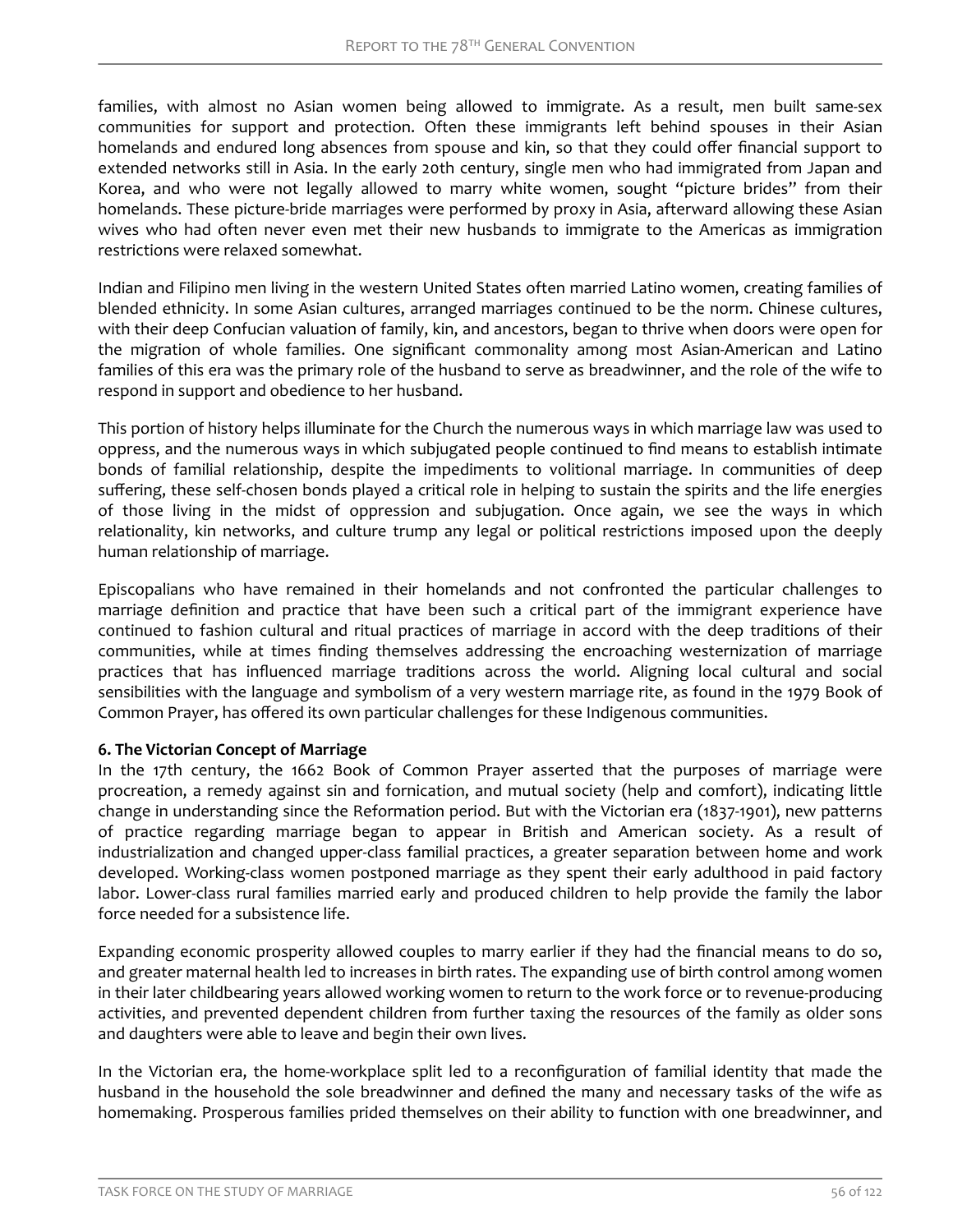children in this setting came to be seen less as essential contributors to the economy of the family and more as precious innocents who needed to be nurtured and formed in the faith by their ever-present mothers. Married women continued to perform significant tasks in support of the financial and personal well-being of the family, but their work was no longer seen as part of an economic partnership with their spouses, as it had been in a more agriculturally focused era.

Societal expectations, particularly for middle- and upper-class married women, were that wives were loving, genteel nurturers, caring for young children and providing spiritual and emotional support to the entire family, while husbands, as heads of the household, provided economic leadership and the public face of the family. Some families that could afford to redefine the boundaries of family life functioned as nuclear families with a husband, wife, and children living together in separate homes from their kin, unraveling long-standing traditions of extended family and multigenerational households and thereby developing the model of the modern family.

By the late Victorian era, with its neo-Gothic influences in society and religion, many of the romantic notions born in the age of chivalry were finding their way into popular culture and helping to shape a growingly romantic image of women as fragile flowers, men as their champions, and marriage as an idealized activity laced with passion and gallantry. The marriage of Queen Victoria to Prince Albert in 1840 provided Anglicans across the globe with a new romantic model for the ideal marriage ceremony. An elaborate ritual, a long white dress, a horse-drawn carriage, and sacred vows said before a priest came to be seen as the desirable way in which to marry.

In Anglo-Catholic segments of the Church, the term "sacrament" was again being used to explain the nature of the rite. The diversity of understandings regarding who was acting in marriage, under whose authority they were acting, and what role the Church was playing in this rite was significant. Many, of course, did not have the resources to allow for such elaborate celebrations of their marriages and made do with the legal requirements imposed by the state, coupled with whatever familial and cultural festivities were possible.

By the end of the Victorian era, we also see changes in the relationship between men and women impacting understandings of marital roles. These new paradigms for women and men neatly sliced up human life between the public and economic world of men and the private spiritual and domestic world of women. This public-private split had the effect of confining women's activity to a degree that was in some ways unprecedented. Women who in the past had found their identities through participation in familial businesses and farms, through celibate lifestyles, and through economic partnerships (albeit unequal partnerships) with their husbands were now confined to the roles of mothering and homemaking. In working-class families where such clearly delineated roles were most often not possible, families were left with a sense of failure and shame.

The response to that narrowing of roles that arose by the late 19th century was a new call for rights and freedoms for women, including the right to vote. Women began to organize on behalf of themselves, the poor, exploited laborers, and children. The tension between women's public selves in these arenas and in their private domestic roles would in the next century lead to dramatic changes in the nature of marriage and family life, including Christian marriage.

### **7. Twentieth-Century Episcopal Marriage**

Women's suffrage became law in the United States in 1920, signaling the radical changes in women's roles and the nature of Christian marriage that were already afoot. The 1920s were an era of sexual and economic liberation for women, with many women rejecting the traditional boundaries of marriage that called for obedience to husbands and instead promoting sexual and marital relationships that were peer-based. In response to social and theological changes taking place in the Church, the Form of Solemnization of Matrimony in the 1928 Book of Common Prayer removed the vow for the wife to obey her husband.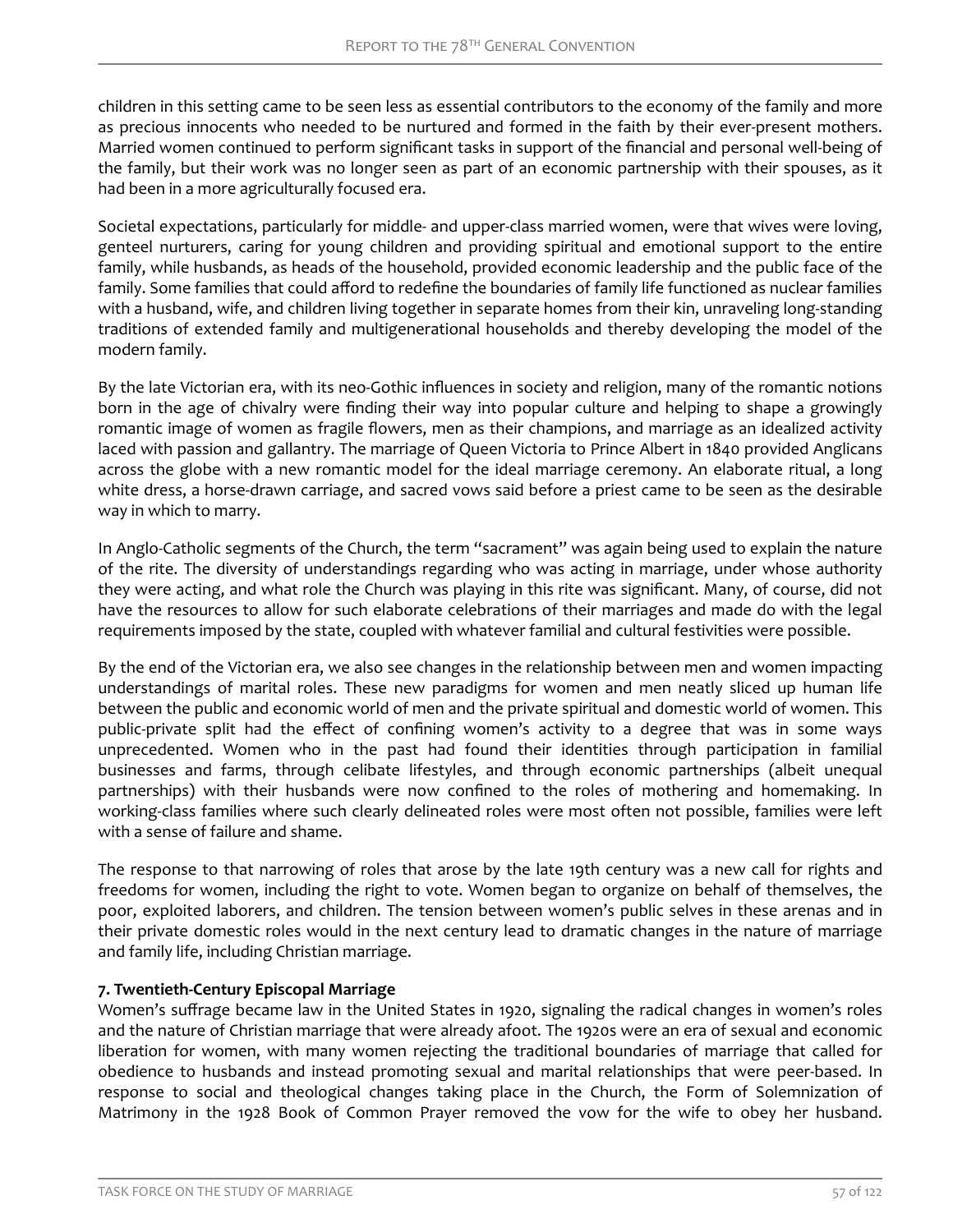Otherwise, the rite looked surprisingly similar to Cranmer's first marriage rite, despite the nearly 400 years of history and radical changes in marital, familial, and social customs and mores that had transpired.

U.S. marriages were to take place only within the confines of state law. An exhortation regarding the nature of marriage was still read. Vows were still exchanged. Rings could be given, and blessing prayers were still said by a priest. By the mid-20th century, all Christian persons were fit candidates for Christian marriage so long as there were no legal impediments that would prevent the marriage; however, miscegenation laws continued to make it illegal for persons to marry one another across racial lines. What was also changing was the prioritization of the reasons for marriage. The vision of companionship that Bucer had already promoted in the 16th century was now coming to play a central role in the understanding of the nature of marriage, but now more as companionship among equals rather than according to the hierarchical model of relationship expressed by the medieval and reform churches.

In response to changing cultural patterns, the 1967 General Convention of The Episcopal Church called for a study of issues closely related to sexuality, including contraception, abortion, divorce and remarriage, and homosexuality. Slow in materializing, the first clear response to that call was seen in a 1976 General Convention resolution stating that "homosexual persons are children of God who have a full and equal claim with all other persons upon the love, acceptance, and pastoral concern and care of the Church."

The second half of the 20th century brought the fruits of the Liturgical Renewal Movement to all the rites of the Church, including the "Celebration and Blessing of a Marriage" — language that would not have been used for such a rite since the Reformation. The new introduction to marriage in the 1979 Book of Common Prayer lists as the first intention of marriage the couple's mutual joy. This is followed by reference to the help and comfort given one another in prosperity and adversity (language, we have seen, that has been a part of the Church's understanding of marriage for hundreds of years).

Last in the priority is the procreation of children. After centuries of traditional ritual language that only in small degrees reflected the enormous, although gradual, changes taking place in the nature of Christian marriage, here was a rite for a new generation of Christians. Or was it? Quickly following its promulgation, there arose voices in the Church that questioned the wisdom of including the reference to Ephesians 5 in the introduction to the marriage rite and the inclusion of the Ephesians 5 reading in the list of options for the epistle in the service. Questions also arose about the advisedness of offering an option for the giving away or presentation of the bride. What did these rites say about the nature of Christian marriage and how Christian marriage related to understandings of largely egalitarian romantic marriage in the broader society?

Modern liturgical reformers have had fewer difficulties letting go of earlier reform sensibilities about the nature of the marriage rite. They describe marriage as a solemn and public covenant between a man and a woman — language that would have been in keeping with Protestant sensibilities regarding marriage. Requirements for this service are that at least one person be baptized, that there be at least two witnesses, and that the marriage conform to the laws of the state and the canons of the Church.

But there are also significant changes from the Cranmerian rites of the 16th century. Twentieth-century liturgical reformers added a clear blessing of the rings given in marriage, a pronouncement by the priest that the couple is husband and wife, and a specific prayer that is identified as the nuptial blessing and only to be performed by a priest or a bishop. Taken as a whole, this rite says more about the changes that have taken place in The Episcopal Church's understanding of itself and the role of priests (of who can bless and under what circumstances) than it does about its understanding of the nature of Christian marriage since the Reformation era.

In response to dramatic social and cultural changes, the 1991 General Convention further addressed the issue of human sexual relations by adopting a resolution designed to shore up established views of human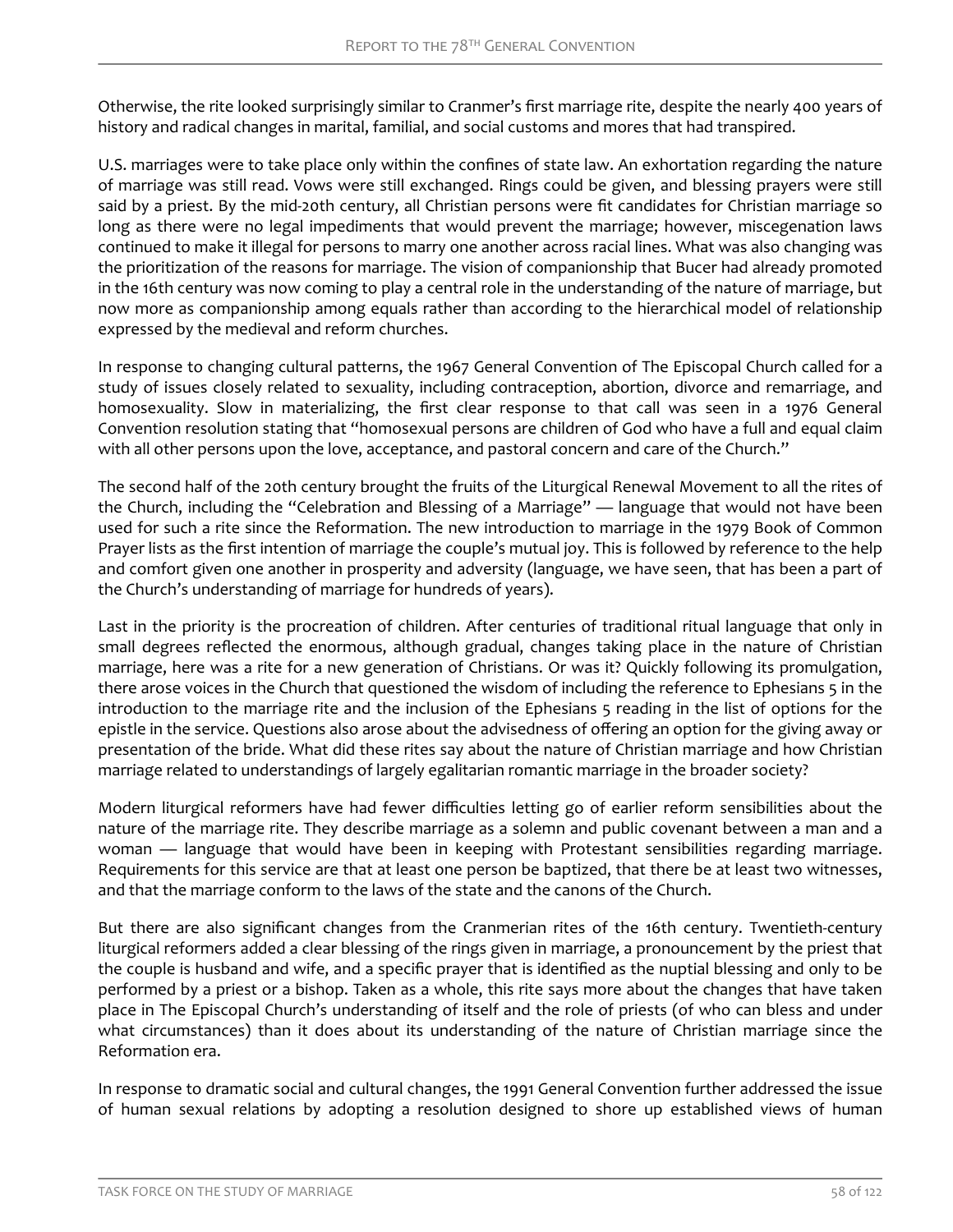sexuality and marriage. That resolution stated that "the teaching of The Episcopal Church is that physical sexual expression is appropriate only within the lifelong monogamous union of husband and wife." The resolution also recognized "the discontinuity between this teaching and the experience of many members" of The Episcopal Church.

By examining 20th-century issues related to marriage, we see that questions that have been a part of the pattern of the development of marriage continue to arise in the modern era. The Church affirms the significance of mutual joy as a central purpose of marriage, even as it expands its own definition of mutuality. The Church continues to ponder the question of divorce. It continues to struggle with the question of who may marry whom, and with the relationship between legal marriage and spiritual marriage. It continues to converse with the voices of culture and society that are so central to any people's understanding of what marriage is. These same questions help shape our work in present-day discussions of marriage.

### **8. Twenty-First-Century Christian Marriage**

Industrialized society has continued to change at breakneck speed over the 35 years since the ratification of the 1979 Book of Common Prayer. Women have been recognized as full partners in the workforce, even if they are not yet paid accordingly. Men and women expect to share the responsibility of childrearing. As the life expectancy of married persons has risen significantly, divorce rates have skyrocketed since the Victorian era to a new plateau, where, for the last 30-plus years, almost half of all marriages are expected to end in divorce. Sexual relationships before marriage are largely seen as normative, and sexual relations in general are understood to be a true gift and pleasure of human life. Cultural norms have changed so that increasingly greater numbers of people decide to cohabitate before marriage, including older persons who, for financial reasons, are not economically able to make a decision to marry.

Birth control is readily accessible, and growing numbers of individuals choose to have children outside of marriage. Technological medical resources help couples to conceive outside the boundaries of heterosexual conjugal sexual relations, and those same technologies help bring to term the children that are produced, sometimes resulting in ambiguous answers to the question of who are the child's real parents. Only a minority of cultural settings in The Episcopal Church support the notion of marriage as anything besides a partnership between equals. Those who reject marriage often do so because they fear that current cultural mores around marriage have not progressed far enough, and that the institution of marriage can be stifling and restricting, potentially depriving one or both members of the marriage of full opportunities to participate in contemporary society.

Another radical change in the nature of our understanding of marriage has come in the last several decades as gay, lesbian, bisexual, and transgender people have taken on greater visibility in our society and have worked to gain a voice, a presence, and legal rights within both the broader culture and the Church. The question of same-sex union has inevitably led The Episcopal Church into a discussion of whether culturally, legally, morally, and spiritually same-sex marriage fits our current definitions of Christian marriage. As states across the United States and nations around the world move to legalize same-sex marriage and to allow for adoption of children by same-sex couples, the imperative to develop a theologically sound and culturally sensitive response to the question of the sanctity of a same-sex marriage has heightened.

In response to a directive from the 2009 General Convention of The Episcopal Church, the Standing Commission on Liturgy and Music (SCLM) developed and collected theological and liturgical resources addressing the issue of love and commitment in same-sex partnerships. It is in large part as a result of the conversations begun in that setting that the current Task Force on the Study of Marriage has been asked to develop resources that will help the Church more fully explore the historical, theological, practical, and canonical issues surrounding Christian marriage.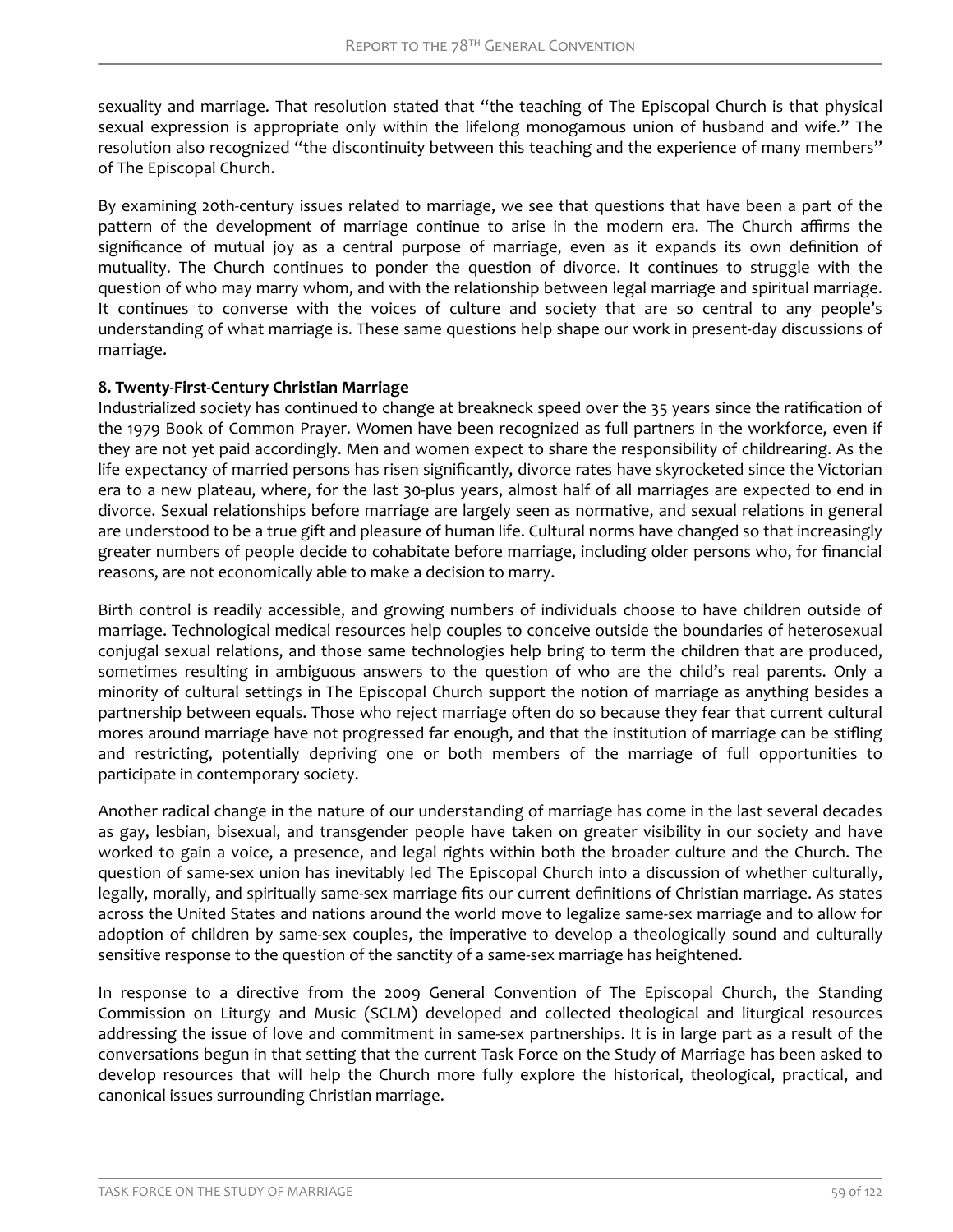Hearkening back to earlier chapters in the Church's history, the SCLM framed core Christian values identified within our marriage traditions and expressed those in language fitting to our contemporary context. The "'I Will Bless You, and You Will Be a Blessing"" document provided the following expectations for all persons desirous of living in a Christian marriage: that relationships "be characterized by fidelity, monogamy, mutual affection and respect, careful, honest communication, and the holy love which enables those in such relationships to see in each other the image of God." It is our hope that this brief historical overview of marriage will offer members of the Church a roadmap that allows us all to see the historical continuity between this definition and the unique elements of this definition that have come to our understanding of Christian marriage over the course of the last hundred years.

Words are not static representations of some concretized unmoving reality. They are fluid, symbolic vehicles for naming that which we know to be true in our own time, our own day. "Marriage," "mutuality," "faithfulness," "companionship," "love": when understood within the context of history, these words have meant different things in different times. How we define marriage in our own day can be guided and informed by the many definitions we have encountered in history. But like all aspects of our faith life, the call from God ultimately is to come to experience and understand the Christian life in our time, our places, and our widely divergent historical, spiritual, psychological, and sociological contexts. That work is left to the Church. All that we of the Task Force on the Study of Marriage can even hope to do is to shine a light on the many meanings and purposes of marriage that have been part and parcel of the Christian life and faith.

# **Discussion Questions Related to the History of Marriage**

1. Reading through the entire history of marriage, draw a diagram that compares and contrasts the concepts of marriage that are held by the wealthy and powerful as compared to those held by the landless, propertyless, and powerless in a society. Is it possible that marriage means different things to people, even within the same historical and cultural time frame?

2. Much of history tells us that marriage is a process, not an event. One of the central features of almost all marriage practices is the presence of betrothal rites. In earlier periods of history, betrothals lasted longer and were more formalized. Many of the elements that have been subsumed into our contemporary marriage rite began as parts of Jewish, Roman, or medieval rites of betrothal. What benefit does betrothal offer a couple and the communities in which the couple participates? How might contemporary betrothal practices be augmented to further support the process of marriage?

3. Who writes laws that prohibit individuals from marrying each other, and, from a historical perspective, what have been the primary motivations for these laws?

4. Since the beginning of time, men and women have entered into sexual and domestic relationships for the betterment of their own lives and their societies. Sometimes those unions have been defined by a shared communal ethic. At other times definitions have been primarily legal. Occasionally marriages have been described as primarily spiritual unions. Are all legal marriages spiritual unions? Is legal marriage required to validate a spiritual union? How central to a marriage is the public nature of it — whether it is witnessed to and affirmed by extended family networks and social relationships?

5. When you look with a long lens at the history of marriage, has it evolved or simply changed? Are contemporary Episcopal understandings of marriage, and particularly of the necessity and significance of mutuality in marriage, more evolved understandings of the human condition than what was understood at earlier points in history?

6. How, if at all, does this discussion of the history of marriage inform your own views regarding the wisdom of the church allowing same-sex marriage?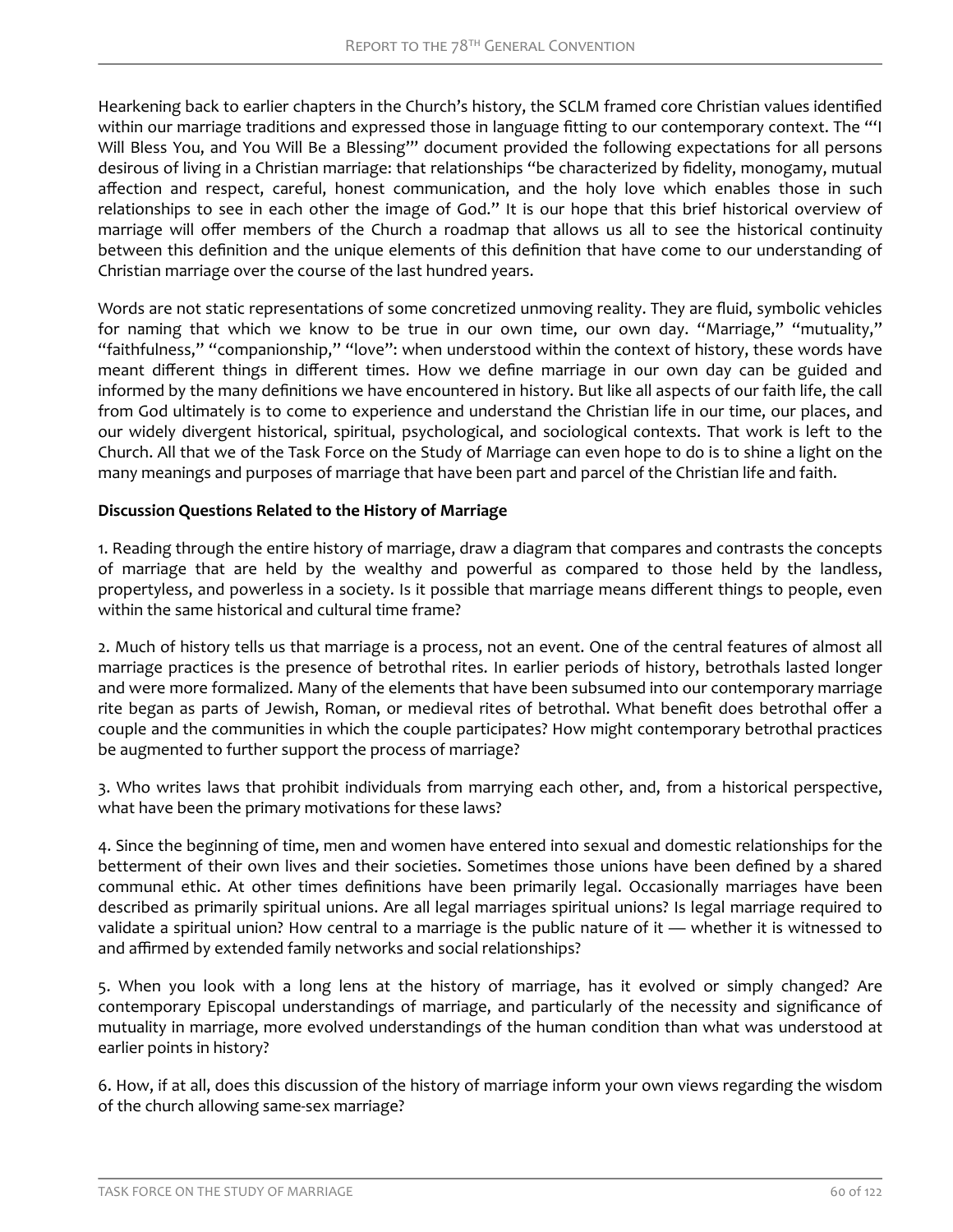7. If almost 50 percent of marriages are currently ending in divorce, is that good or bad? What might the 21stcentury Episcopal Church do to make Christian marriage a more viable and robust institution in the coming decades?

### **Bibliography**

Antonio, David William. *An Inculturation Model of the Catholic Marriage Ritual*. Collegeville, Minn.: Liturgical Press, 2002.

Astell, Ann W., ed. *Lay Sanctity, Medieval and Modern: A Search for Models*. Notre Dame, Ind.: University of Notre Dame Press, 2000.

Bell, Catherine. *Ritual: Perspectives and Dimensions*. New York: Oxford University Press, 1997.

Breidenthal, Thomas. *Christian Households: The Sanctification of Nearness*. Cambridge, Mass.: Cowley Publications, 1997.

Brown, Peter. *The Body and Society: Men, Women, and Sexual Renunciation in Early Christianity*. New York: Columbia University Press, 1988.

Browning, Don S., Bonnie J. Miller-McLemore, Pamela D. Couture, K. Brynolf Lyon, and Robert M. Franklin. *From Culture Wars to Common Ground: Religion and the American Family Debate*. Louisville: Westminster John Knox Press, 1997.

Burris, Virginia, ed. *A People's History of Christianity, Volume 2: Late Ancient Christianity*. Minneapolis: Fortress Press, 2010.

Chakkalakai, Tess. *Novel Bondage: Slavery, Marriage, and Freedom in Nineteenth-Century America*. Urbana: University of Illinois Press, 2011.

Chryssavgis, John. "The Sacrament of Marriage: An Orthodox Perspective." *Studia Liturgica* 19, no. 1 (1989): 17-27.

De Vos, Susan. "Nuptiality in Latin America: The View of a Sociologist and Family Demographer," Center for Demography and Ecology University of Wisconsin-Madison Working Paper No. 98-21. Madison: University of Wisconsin, http://www.ssc.wisc.edu/cde/cdewp/98-21.pdf

Gregorio, Robert. "The Bond Made Holy: A History of Christian Marriage." *Liturgy 4*, no. 2 (Spring 1984): 37-43.

Grimes, Ronald. *Deeply Into the Bone: Re-inventing Rite of Passage*. Berkeley, University of California Press, 2000.

———. "The Need for Ritual Practice." *Liturgy 4*, no. 2 (Spring 1984): 9-13.

Gudzie, Tad. "New Models for Celebrating Marriage." Paper presented at the Canadian Liturgical Society, May 1983.

Harcus, A. R., and Haywards Heath. "Betrothal and Marriage." *Expository Times* 109, no. 3 (D 1997): 73-75.

Isasi-Diaz, Ada Maria. *Mujerista Theology*. Maryknoll, N.Y.: Orbis, 2001.

Kasper, Walter. *Theology of Christian Marriage*. Translated by David Smith. New York: Seabury Press, 1980.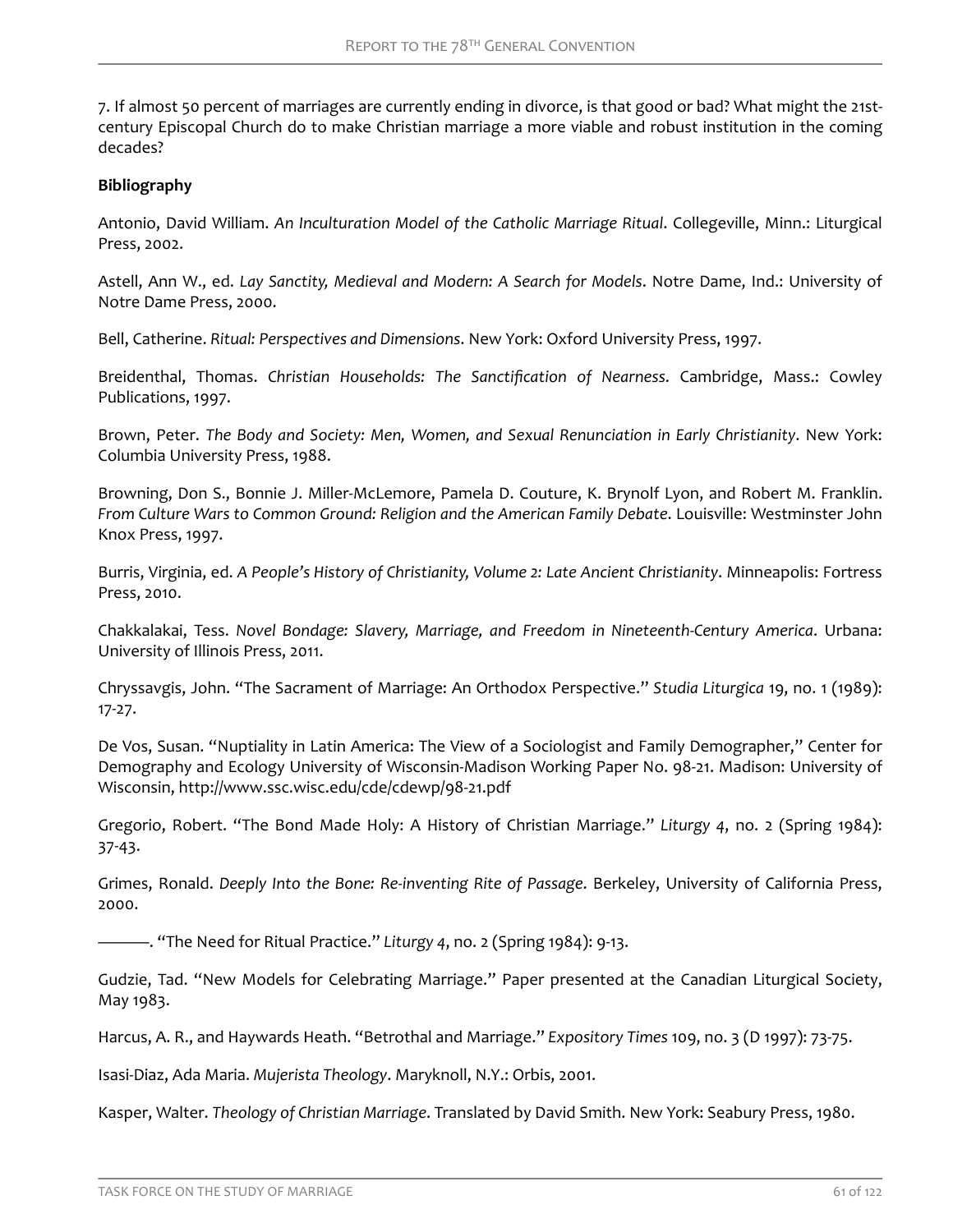Kreider, Alan. *The Change of Conversion and the Origin of Christendom*. Eugene, Ore.: Wipf and Stock Publishers, 1999.

Lavrin, Asunción, ed. *Sexuality and Marriage in Colonial Latin America*. Lincoln: University of Nebraska Press, 1989.

Lee, Shelley Sang-Hee. *A New History of Asian America*. New York: Routledge, Taylor, and Francis, 2014.

Lewittes, Mendell. *Jewish Marriage: Rabbinic Law, Legend, and Custom*. Northvale, N.J.: Jason Aronson, 1994.

Luecke, David L. *Marriage Types: dentifiers and Handbook*. Columbia, Md.: Relationship Institute, 1986.

Mannion, M. Francis. "The Four Elements of Love." *Liturgy 4*, no. 2 (Spring 1984): 15-21.

Martinez, German. *Worship: Wedding to Marriage*. Washington, D.C.: Pastoral Press, 1993.

Matrimort, Aime George, ed. *The Church at Prayer: An Introduction to the Liturgy New Edition, Volume 3: The Sacraments*. Collegeville, Minn.: Liturgical Press, 1984.

McCann, Carole, and Seung-Kyung Kim. *Feminist Theology Reader, Third Edition*. Hoboken, N.J.: Taylor and Francis, 2013.

Meeks, Wayne. *The First Urban Christians: The Social World of the Apostle Paul*. New Haven: Yale University Press, 1983.

Meyendorff, John. Marriage: An Orthodox Perspective. [Tuckahoe, N.Y.]: St. Vladimir's Seminary Press, 1970.

Meyers, Ruth. "'I Will Bless You, and You Will Be a Blessing'": Liturgy and Theology for Blessing Same-Sex Couples in the Episcopal Church (USA)." Presentation given to Oxford liturgists, October 2013.

Milavec, Aaron. *The Didache: Text, Translation, Analysis, and Commentary*. Collegeville, Minn.: Liturgical Press, 2003.

Nilsson, Nils-Henrik. "Marriage Rites in the Swedish Cultural Context." *LWF Studies* 1 (1999): 195-216.

Olson, David H., David G. Fournier, and Joan M. Druckman. *Prepare Enrich Counselor's Manual*. Minneapolis: Life Innovations, 1994.

Osiek, Carolyn, and David Balch. *Families in the New Testament World: Households and House Churches*. Louisville: Westminster John Knox Press, 1997.

Ostdiek, Gilbert, OFM. "Human Situations in Need of Ritualization." *New Theology Review 3*, no. 2 (May 1990): 36-50.

Price, Charles, and Louis Weil. *Liturgy for Living*. New York: Seabury Press, 1979.

Ruether, Rosemary Radford. *Christianity and the Making of the Modern Family: Ruling Ideologies, Diverse Realities*. Boston: Beacon, 2000.

Russell, James C. *The Germanization of Early Medieval Christianity: A Sociohistorical Approach to Religious Transformation*. New York: Oxford University Press, 1994.

Satlow, Michael. *Jewish Marriage in Antiquity*. Princeton: Princeton University Press, 2001.